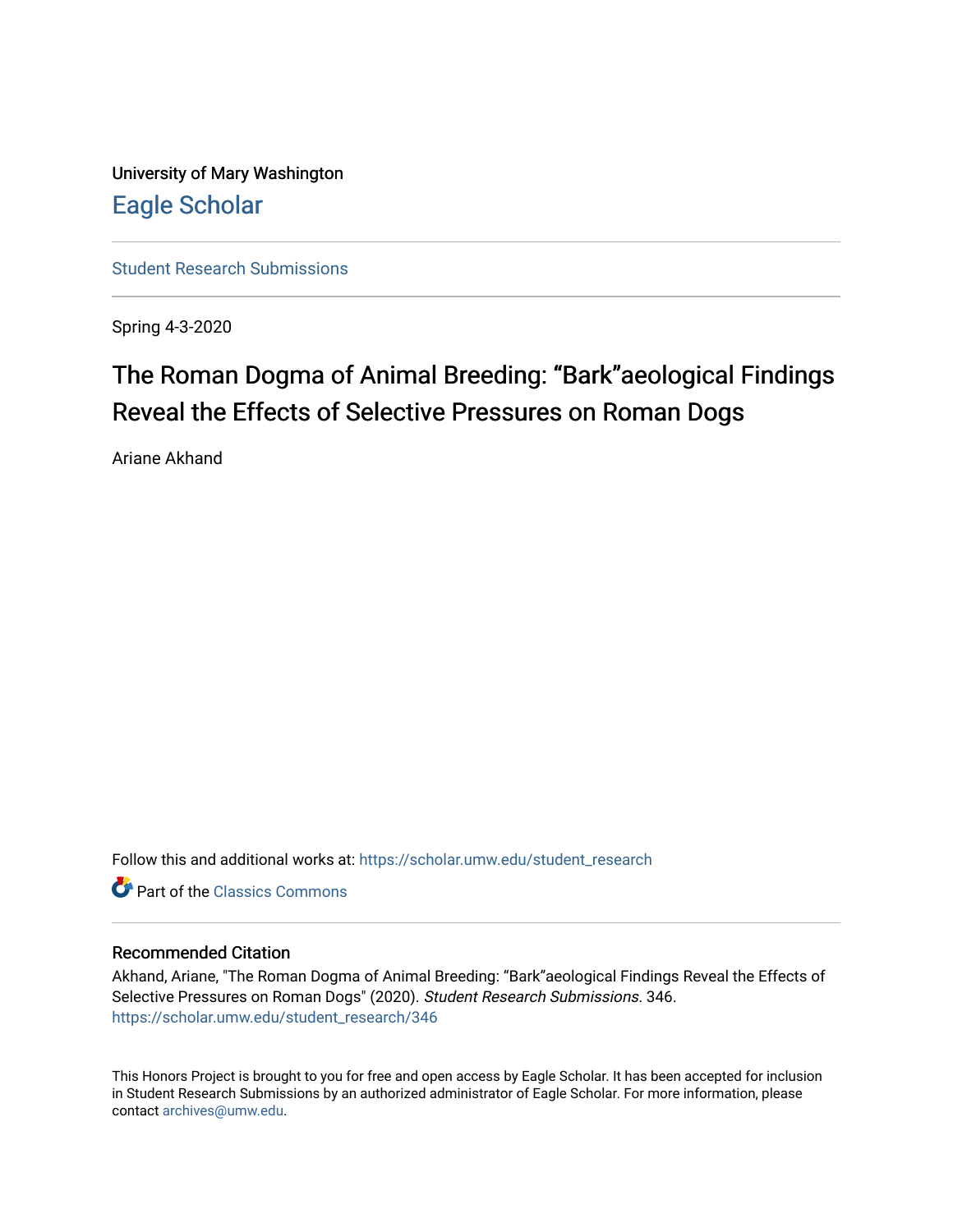# THE ROMAN DOGMA OF ANIMAL BREEDING "BARK"AEOLOGICAL FINDINGS REVEAL THE EFFECTS OF SELECTIVE PRESSURES ON ROMAN DOGS

A THESIS BY

### ARIANE J. AKHAND

### SUBMITTED ON APRIL 3, 2020

### IN PARTIAL FULFILMENT OF THE REQUIREMENTS

FOR DEPARTMENTAL HONORS IN CLASSICS

Liane Houghtalin Angela Pitts Joseph Romero

\_\_\_\_\_\_\_\_\_\_\_\_\_\_\_\_\_\_\_\_\_ \_\_\_\_\_\_\_\_\_\_\_\_\_\_\_\_\_\_\_\_\_ \_\_\_\_\_\_\_\_\_\_\_\_\_\_\_\_\_\_\_\_\_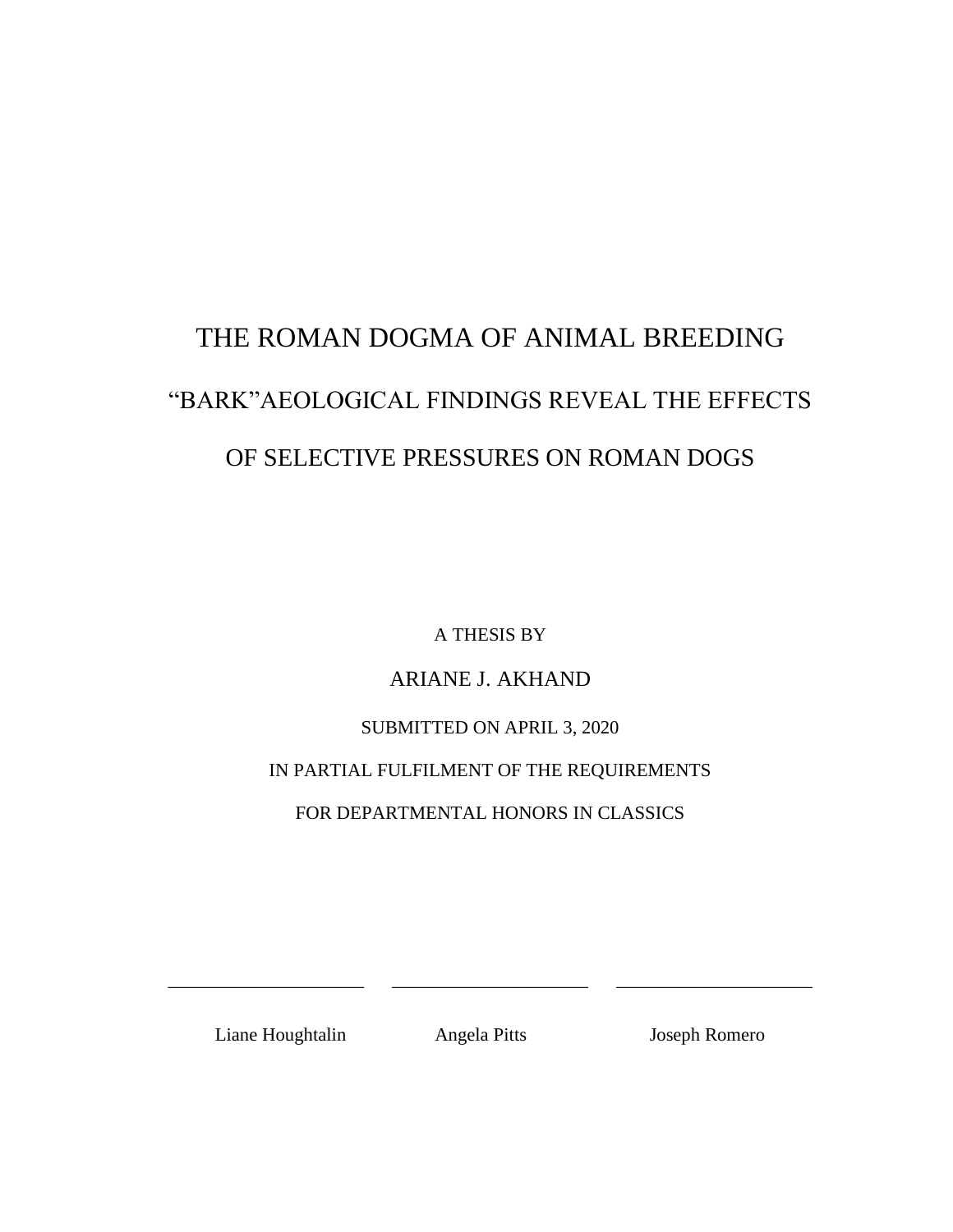#### Abstract:

Animals as a whole are often overlooked when studying ancient Rome, but there is one animal that even Roman authors of farming guides often dismissed as being insignificant; this animal being the dog. The Romans kept dogs for many purposes; such as for hunting game, protecting a flock of sheep, guarding the house, and providing companionship. The authors of Roman farming guides often provided guidelines as to which characteristics were ideal for each type of working dog, but are these ideal characteristics reflected in the reality of Roman dogs? I set out to conclude to what extent the Romans influenced observable dog traits by the process of selective breeding. The ideal dogs described in the guides written by Columella, Varro, and the Greek author Xenophon have been analyzed and compared to archaeological findings depicting real Roman dogs in the forms of vases, mosaics, and actual dog bones. It was found that the Romans placed selective pressures most strongly on their hunting and herding dogs, followed closely by their guard dogs, and then minimally on their lap dogs. The nearly uniform traits shared by herding and hunting dogs are most likely due to the high stakes positions that these dogs held, as their owner depended on them for money and food. The guard dog also held a high stakes position in protecting the household, so it is not surprising that it experienced selection in a similar way. The lap dog did not contribute to its household as working dogs did, and selection for a lap dog's traits was likely done on an individual basis, based on the owner's personal preferences. This leads to the highest degree of diversity being observed in Roman lap dogs.

For the Classics Cuties. Nick, Matt, Brooke, Sophia, Cayce, and Katharine. I love being a part of our roaming gang of Classicists.

I hereby declare upon my word of honor that I have neither given nor received unauthorized help on this work.

Ariane Akhand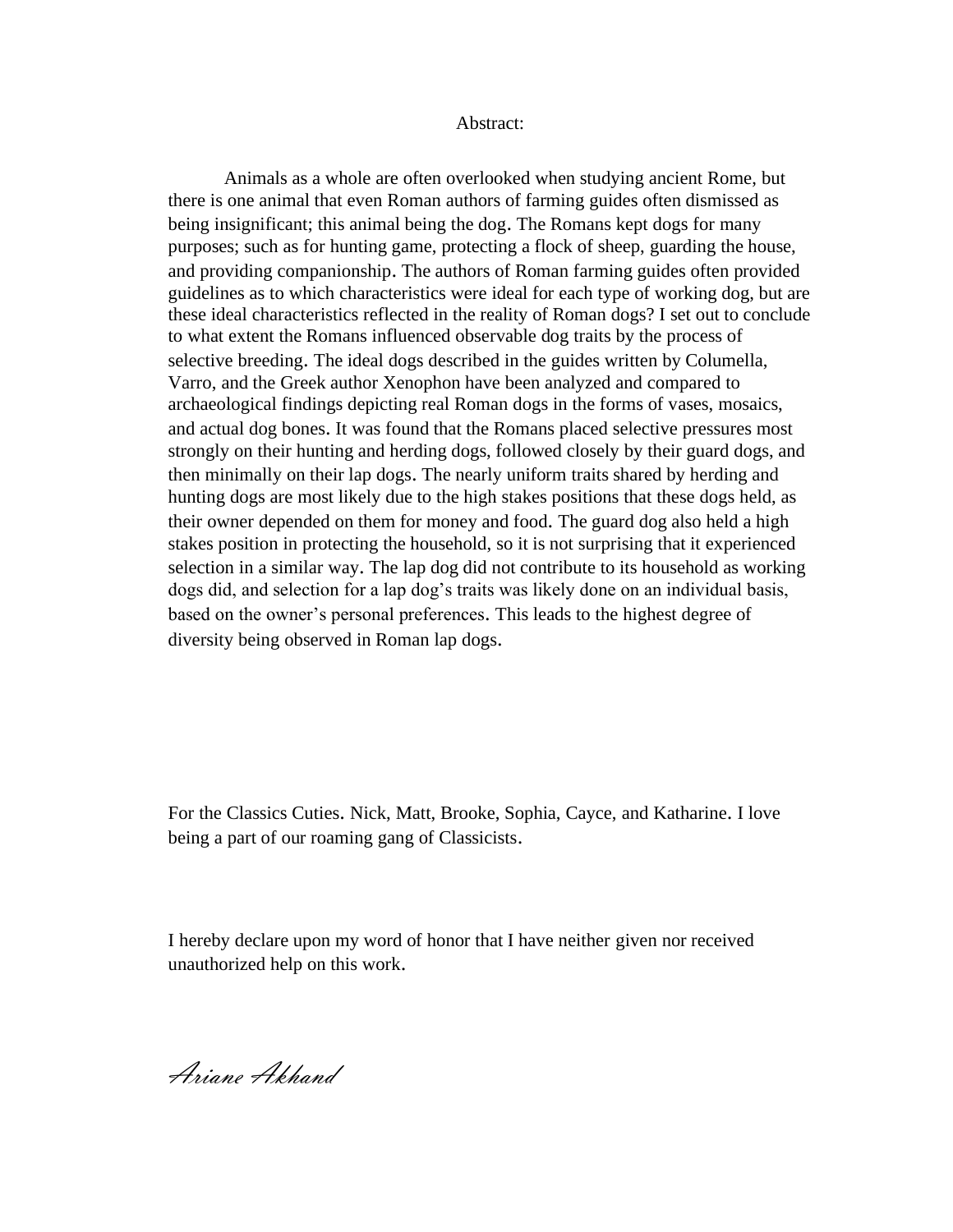# Table of Contents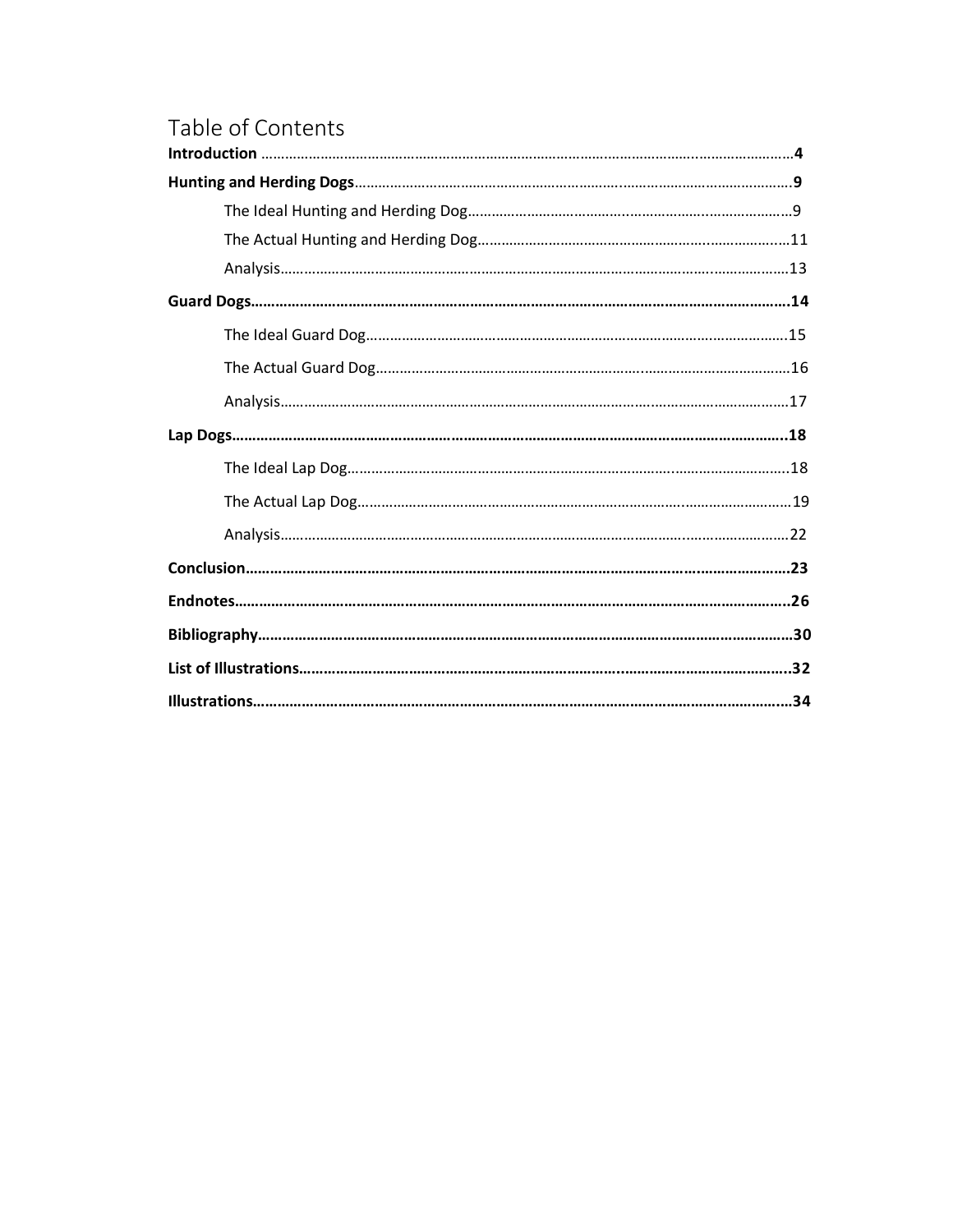#### **Introduction**

An often-overlooked facet of the ancient world, dogs were present in Roman culture, just as they are in our own. <sup>1</sup> Roman dogs were beloved by their masters, to a degree similar to which dogs and owners bond today. Dogs were kept by their masters for varying purposes, and were often kept as hunting dogs, herding dogs, guard dogs, and lap dogs. Each job had various requirements that the dog had to be able to meet. Hunting and herding dogs must be fast, guard dogs must be intimidating, and lap dogs must be small. From these selective pressures, we can see the emergence of different categories of dogs in the ancient world. I say "categories" because they are not necessarily breeds in this case, as the Romans defined their dog breeds based on where a dog originated geographically, and not by traits shared amongst a group of similar dogs. 2 It is commonly accepted that the Romans were the first peoples in Europe to develop the modern forms of selection we use in breeding today. 3

It is understood that the Romans had many different motivations for keeping dogs. A dog could follow a game animal's trail better than any human could. A dog could spend its entire day keeping watch over a flock of sheep, or its master's home. A dog had teeth, claws, and fast legs; and yet it also had soft fur and playful tendencies. It could be feared by intruders and doted on by its family. The Romans often praised dogs for their loyalty and faithfulness to their masters. They were adored by their owners, as is evident by a common word for pet, *deliciae*. 4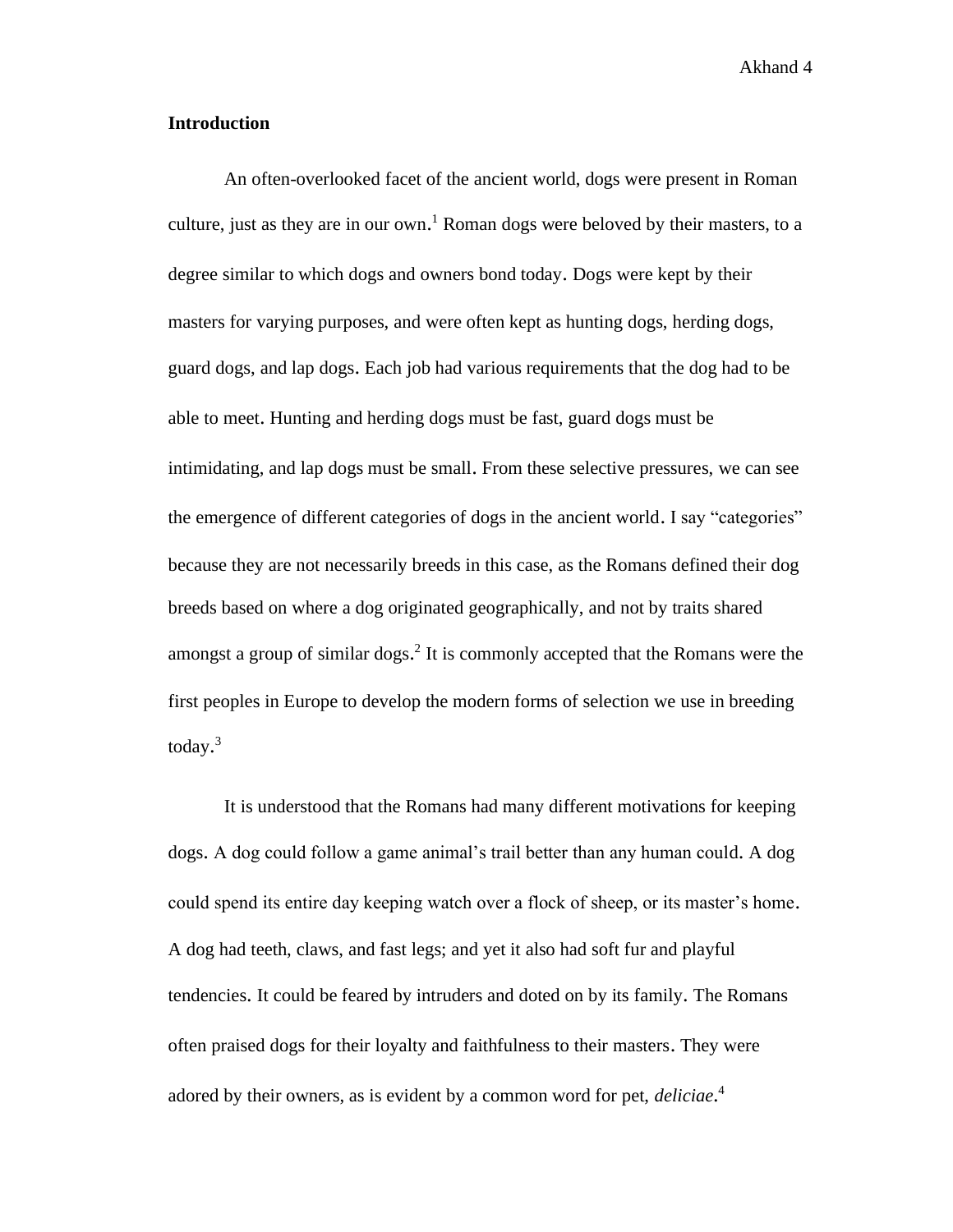Tombs of pet dogs from the Roman world have been discovered, and these tombs have epitaphs, just as a human tomb would. The deceased dogs are praised for their loyalty, and for their individual quirks, and for the joy they brought their households.<sup>5</sup> One tomb in particular asks onlookers to not scoff at it, simply because it belongs to a dog. Archaeologists have also uncovered graves of humans that contain dog bones, indicating that the dog and the master were buried together. We see evidence of dogs being cared for in the Roman house even from tombs without dog bones, such as the tomb of a small girl, Graccha, age one, depicted holding three puppies in a basket with the mother close by. 6

Written works mentioning dogs are rarely negative. The negative depictions often complain of the lady of the house caring for the dog more than she cares for her husband. Martial writes about a lap dog, Issa, in epigram 1.109. This is most likely a satirical piece about the extent to which wealthy Romans spoiled their dogs.<sup>7</sup> Dog remains from Rome have been analyzed to reveal information about veterinary care and feeding, and it was found that smaller dogs, while more susceptible to pathological conditions, also showed signs of greater human care than larger dogs.<sup>8</sup> These smaller dogs were likely lap dogs, and they likely received greater care because they lived more closely with their owners than any other group of dog did.

Scholarship on dogs in ancient Rome can be divided into three major groups depending on their focal point: human and animal interactions in Rome; analyses of depictions of dogs in Roman art and literature; and information on Roman animal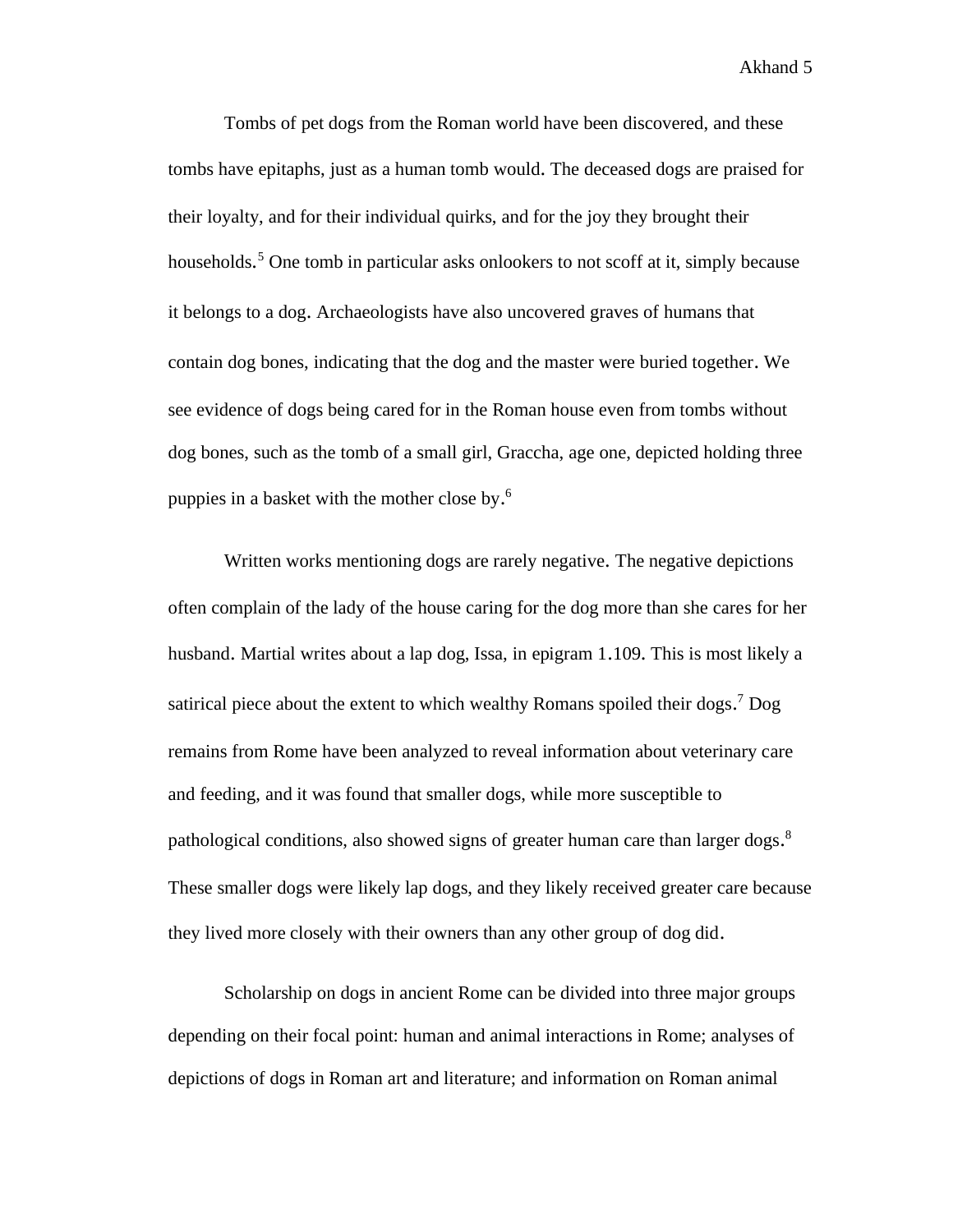biology. The first group of secondary sources discusses the relationships and interactions between humans and pets in Rome. Liliane Bodson's book, *Companion Animals and Us: Exploring the Relationship Between People and Pets*, published in 2005, dedicates a chapter to the motivations the Romans and Greeks had for keeping dogs, those motivations being for guarding the house, protecting a flock of sheep, or acting as a companion for the family.<sup>9</sup>

B. K. B. Fitzgerald's master's thesis, *Human-Animal Relationships in Ancient Rome*, submitted to the University of Nebraska in 2009, focuses more on the public view held on various animals at the time, including pets. <sup>10</sup> Fitzgerald specifically mentions Tiberius doting on his pet snake, noting that even if the public despised him as a leader, he could always rely on his snake being happy to see him.<sup>11</sup> Fitzgerald also discusses Crassus having a murena eel that he was quite fond of, and adorned with jewels. Domitius is said to have chastised Crassus for openly crying in public after the eel's death, to which Crassus replied that Domitius had buried three wives without crying at all.<sup>12</sup> It is possible that one was looked down upon for caring so deeply for a pet, but Crassus simply did not care; he loved his eel too much to hold back his tears. Even though this piece of scholarship only briefly mentions dogs, the attitudes discussed likely carried over to pet dogs in Rome as well.

Francis D. Lazenby's article, "Greek and Roman Household Pets," published in *The Classical Journal* in 1949, discusses the public opinion of dogs in ancient Rome, as well as their appearances in Roman art.<sup>13</sup> He says that they were commonly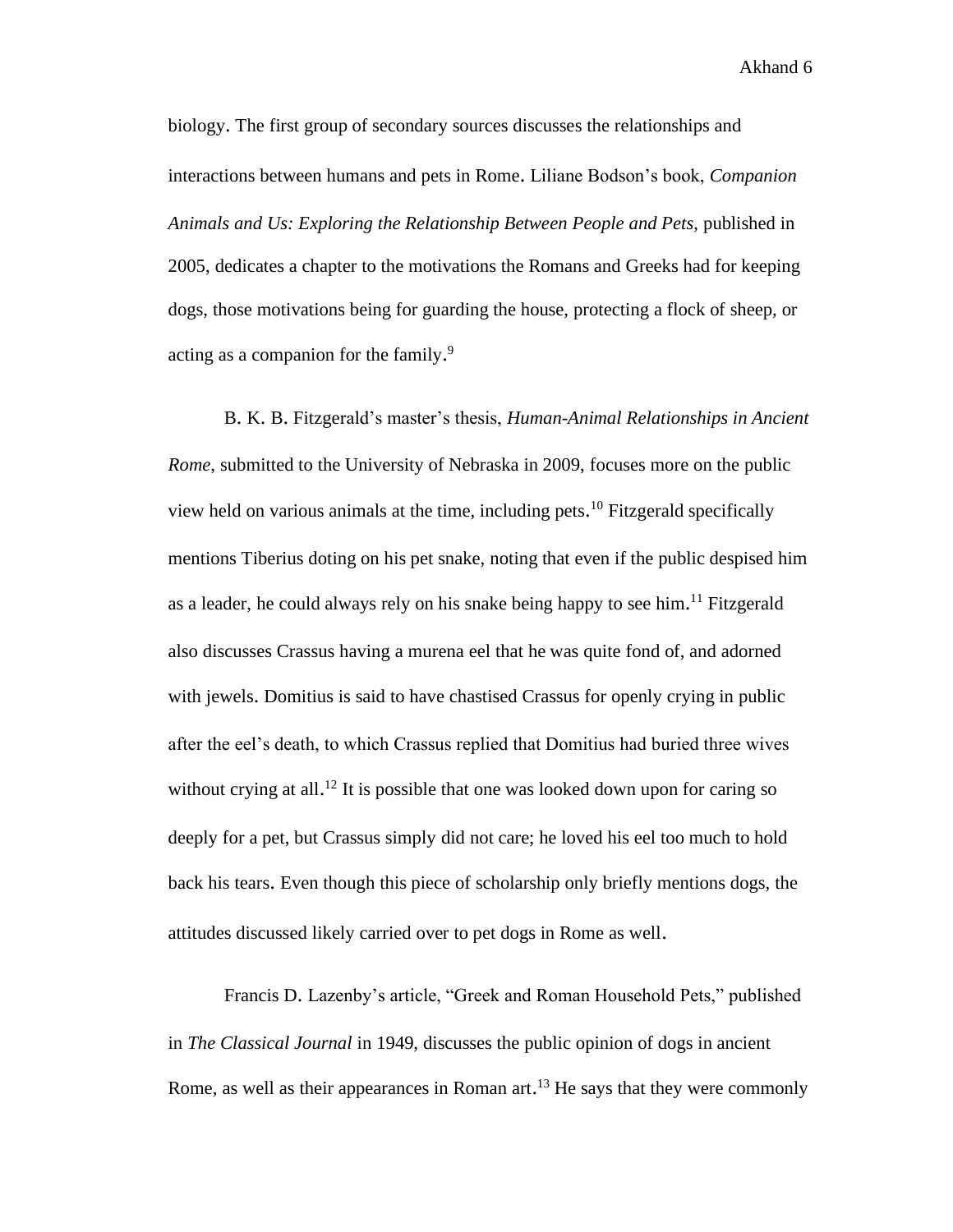praised for their loyalty and faithfulness, and were doted on by their owners, as is evident by the word *deliciae* being associated with pets. <sup>14</sup> He also discusses the practice of burying dogs in tombs with epitaphs, as one would for a human who has died, and he notes the appearance of dogs on human tombstones.<sup>15</sup>

The next group of scholarly works discusses depictions of dogs in Roman art and literature. Jocelyn M. Toynbee's *Animals in Roman Life and Art*, published in 1973, provides an expansive assortment of photographs of various paintings, sculptures, and mosaics depicting dogs.<sup>16</sup> She also describes the various jobs that dogs held in Roman society, as well as the public opinion of dogs.

*Dogs in Antiquity: Anubis to Cerberus: The Origins of the Domestic Dog*, published in 2001 by Douglas J. Brewer, Terence Clark, and Adrian Phillips, provides a broad overview of dogs in the ancient world.<sup>17</sup> In the case of Greek and Roman dogs, the authors describe the appearances of dogs in vase paintings, frescoes, and mosaics. Many depictions of dogs exist in these media, but only one has been labelled with the breed, this being the small, long haired dog with pointy ears and a long snout, called the Melitean.<sup>18</sup> Detailed information about the melitean is provided by J. Busuttil's earlier article "The Maltese Dog," published in *Greece & Rome* in 1969, in which the author describes them as popular lap dogs. <sup>19</sup> The author also discusses the discrepancies on where the dog is thought to have originated, with the common theories being from Malta or Mljet. <sup>20</sup> *Dogs in Antiquity* also discusses what various Roman farming guides suggested as ideal qualities for certain types of dogs.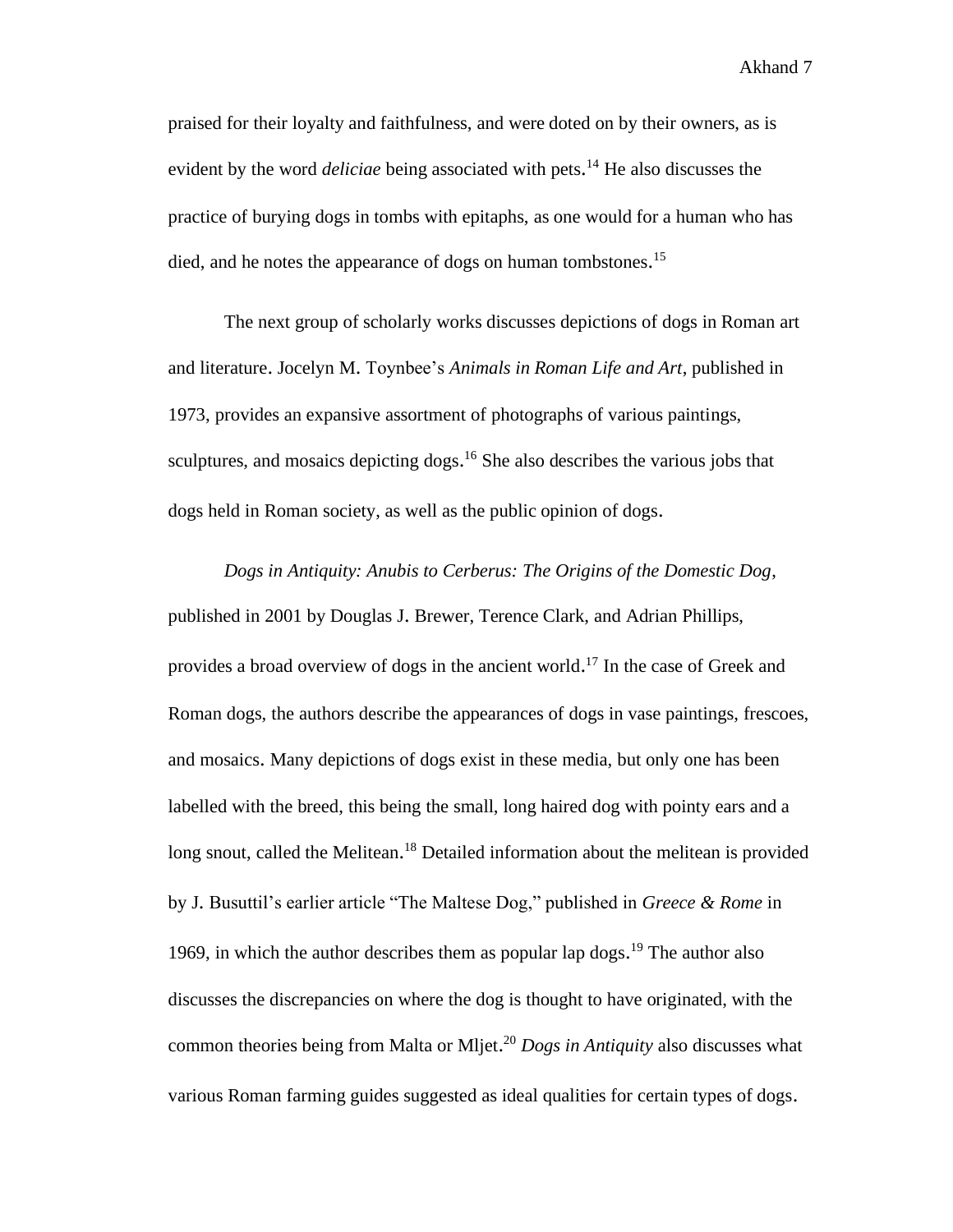Hunting dogs and herding dogs were prescribed to be fast, guard dogs to be large and intimidating, and lap dogs to be small. The authors also describe routine dog care and veterinary treatments in Rome.<sup>21</sup>

Mackinnon writes an article, "'Sick as a dog': Zooarchaeological Evidence for Pet Dog Health and Welfare in the Roman World", published in *World Archaeology*  in 2010, in which he discusses the differences in pet care that various Roman dogs received, as is evident by their bones.<sup>22</sup> The bones of smaller dogs showed greater signs of human care than the bones of larger dogs, hinting at the discrepancies between the quality of care given to working dogs and lap dogs.<sup>23</sup>

The majority of existing scholarship explores the roles of dogs in Rome and the views that the Romans had about dogs. Much less exists about the biology or physical and temperamental differences between ancient dogs. I have found that there is very little overlap between the few modern sources that do describe the biology of Roman dogs, and the modern sources that describe the Roman views on dogs. I plan to examine primary literature and archaeological sources from the Italian peninsula during the first century CE in order to compare the specific traits that were desirable in dogs to the specific traits that were observable in dogs, depending on what their individual functions were in Roman society. This work will demonstrate that the selection for certain dog traits in ancient Rome, those traits being adept for certain tasks, affected the actual observed traits in Roman dogs.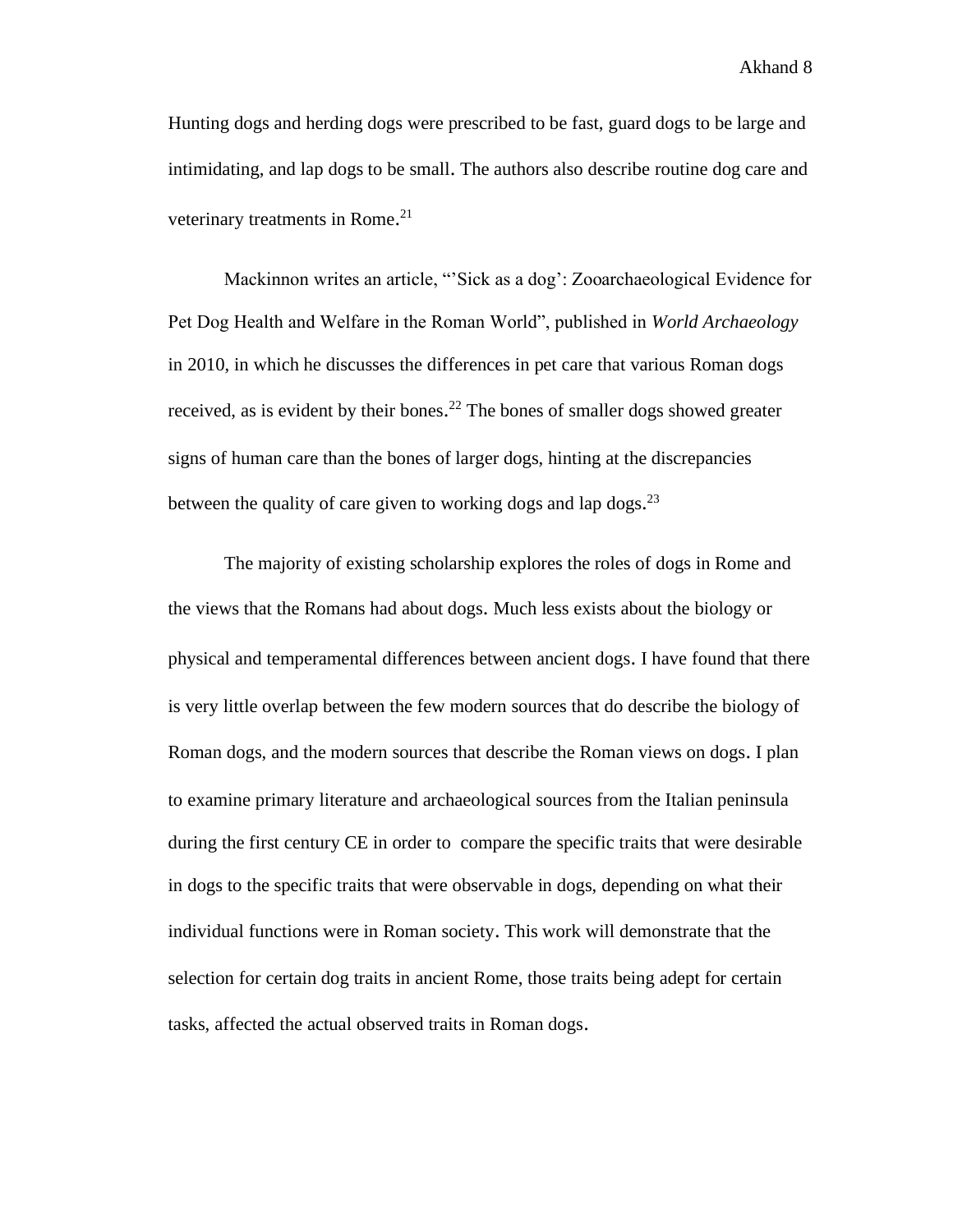#### **Hunting and Herding Dogs**

The vast majority of classical literature written about dogs was written about hunting dogs. While hunting dogs and herding dogs are similar in that their main task is to chase things, they do differ slightly. Hunting dogs, known as *canes venatici*, are intended to be used to chase game and follow scent trails.<sup>24</sup> Herding dogs, known as *canes pastoralis*, are not intended to chase after sheep and keep them within a flock, as today's herding dogs do. Instead, Roman herding dogs were kept in order to chase away wolves and other dangerous animals, thus protecting the sheep.<sup>25</sup> In any case, it was very important for these dogs to be fast.

#### **The Ideal Hunting and Herding Dog**

Columella (First century CE), in his *De Re Rustica*, provides information solely on herding dogs, as he says that hunting dogs will draw a farmer away from his work and make him lazy.<sup>26</sup> Columella advises the reader that the herding dog should be solid white, in order to distinguish the dog from wolves while it is out in the field, and that it should be particularly lean and fast so that it is able to chase other dogs away.<sup>27</sup> He also says that herding dogs, like all working dogs, should have short tails, long fur, and droopy ears.<sup>28</sup> These seemingly insignificant traits were likely sought out in order to help the dog in some way. Long fur may have aided in keeping the dog warm as it worked outside in the winter. These traits also may have been thought to indicate good health in a dog, as Columella does explain that docking a dog's tail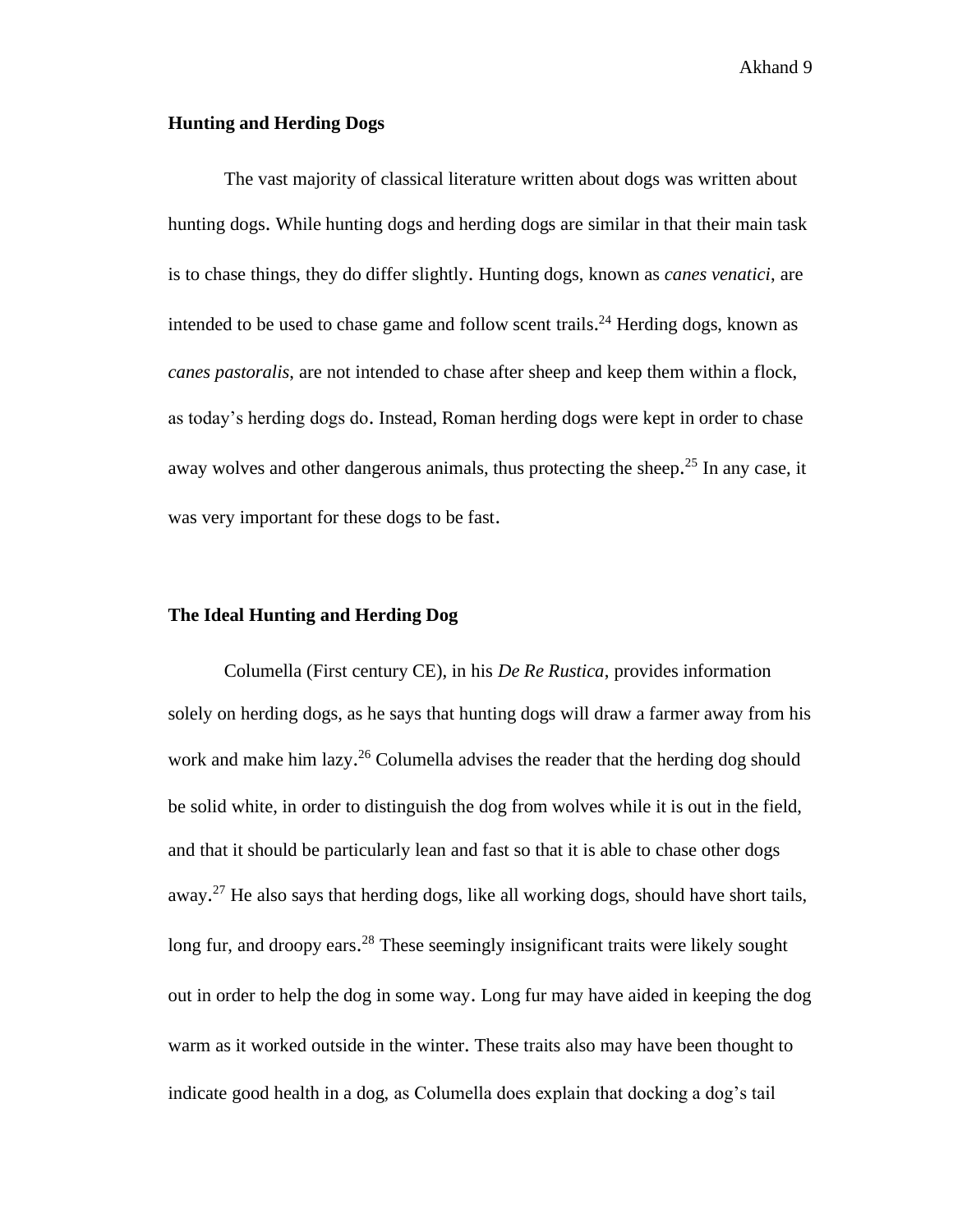prevents rabies.<sup>29</sup> Pliny the Elder (First century CE) makes the same claim in the *Naturalis Historia. 30*

Columella describes the ideal temperament of the herding dog as well. He says that herding dogs must be loyal, vigilant, cautious, and not prone to wandering. He believes these traits are slightly innate, but dogs require training in order to encourage these behaviors.<sup>31</sup>

Varro's (First century BCE) required qualities for herding dogs, illustrated in his *Rerum Rusticarum*, appear to be more suited towards selecting a dog of good health. He advises the farmer to pay attention to the symmetry of the dog's nostrils, the dog's eye color, lip color, teeth, and texture of the paw pads. Then, he says that the herding dog should have a large, muscular body, big paws, a deep bark, and droopy ears. The dog should also be white in color, for the same reason described previously by Columella. He also describes the same loyal temperament that Columella did in *De Re Rustica*. 32

No similar guides for choosing a hunting dog exist in the Roman world, however, the Romans often read Greek authors, and it is understood that similar dogs existed in ancient Greece as did in ancient Rome.<sup>33</sup> The Greek author Xenophon (Fourth century BCE) provides much information about choosing a hunting dog in his *Cynegeticus*. He advises the reader to choose a dog that is not too energetic, as energetic dogs will chase things without being directed, and will be unable to follow a single trail. He also advises the reader to choose a dog that is not too sluggish, as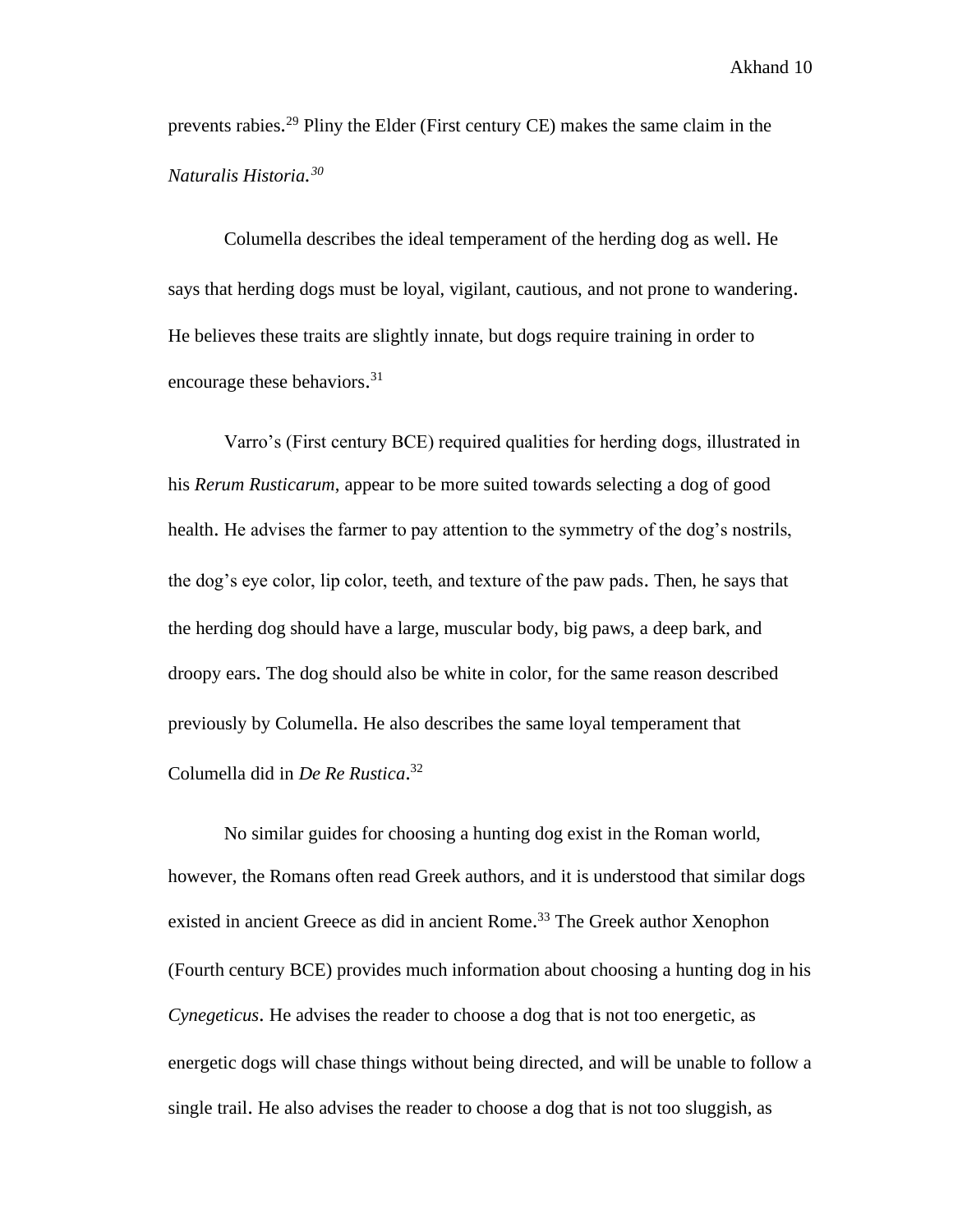sluggish dogs will not be able to keep up with the game. He wrote that a dog's coat color can indicate their temperament. Very energetic dogs have solid coats, and very sluggish dogs have coats of multiple colors. He recommends choosing a dog with patches to ensure that the dog has a balanced energy level. Of course, he also says that the dog's temperament can be swayed to a degree with training.<sup>34</sup>

Xenophon recommends that all hunting dogs should have short fur, a pointed snout, short ears, and a straight, long tail. He also says that a slender body shape is the best for hunting dogs, as slender dogs are faster than most, and will be able to chase rabbits and other game. <sup>35</sup> He adds, however, that dogs intended to handle bigger game, such as boars, must be bigger and more muscular themselves. He says that these stronger dogs originate in India.<sup>36</sup> Pliny the Elder confirms this in his *Naturalis Historia*, where he says that the temperature of the air, and the abundance of water allows the animals in India to grow stronger than in most other places.<sup>37</sup> He even claims to have seen an Indian dog kill a lion, and that the Indians at the time were attempting to cross breed this type of dog with a tiger in order to produce an even stronger dog.<sup>38</sup>

#### **The Actual Hunting and Herding Dog**

Arguably, the most famous hunting dogs in the classical world were those of Actaeon, who was devoured by his own dogs after being turned into a stag, as punishment for seeing the goddess Diana bathe.<sup>39</sup> The krater vase of the Death of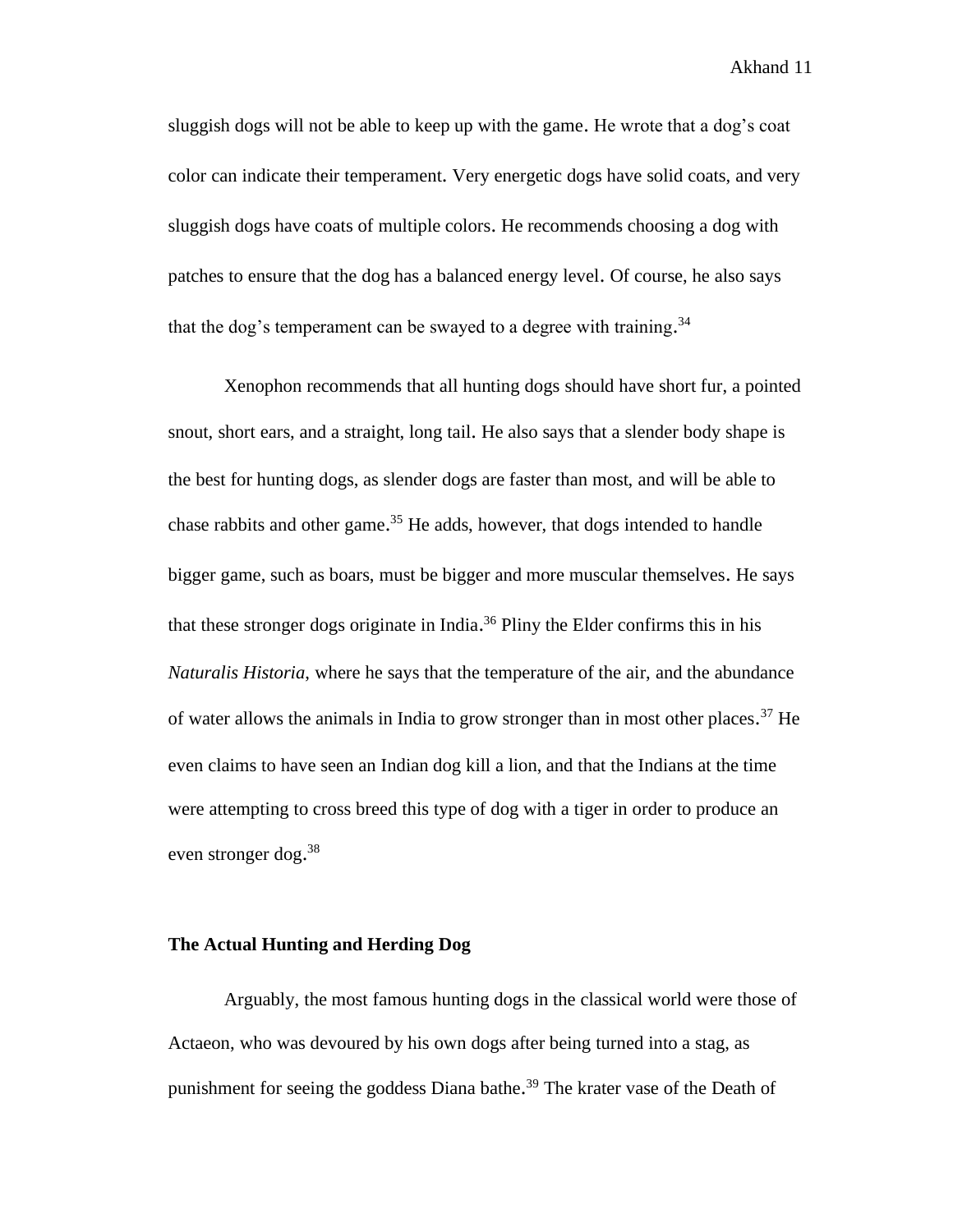Actaeon (Figure one) depicts Actaeon's hunting dogs as slim with short fur. The dogs also have pointed snouts, small upright ears, and thin, long tails. Many ancient statues and figurines depict hunting dogs in the same way; among these are the Acropolis dog, the statue of dogs playing, the figurine of the hunting dog at rest, and the red figure vase painting of the hunting dog scratching. (Figures two, three, four, and five) A Roman copy of a Greek statue in the Vatican Museum features the goddess Diana accompanied by a dog with a pointed snout. (Figure six) As Diana is the goddess of the hunt, it is evident that this dog is specifically intended to be a hunting dog, and it fits the profile described by previous authors and displayed in other ancient representations. As this statue is a copy of a Greek original, it can be understood that the Romans were able to recognize Greek dogs. This is unsurprising, as there was much overlap between Greek and Roman dogs in the ancient world.<sup>40</sup> They had similar appearances and held similar jobs.<sup>41</sup>

One hunting dog figurine appears very different from the others. Excavated from north Britain, this dog is small and stout, with wiry fur and a short, curled tail. (Figure seven) It looks very similar to our modern terrier. This dog was imported to continental Europe as a hunting dog for its keen sense of smell and was even endorsed by Claudian.<sup>42</sup>

Archaeological records can provide an example of an actual herding dog. Animal bones have largely been tossed aside in archaeological digs in favor of cultural artifacts but returning to them has proven to be quite beneficial. A set of dog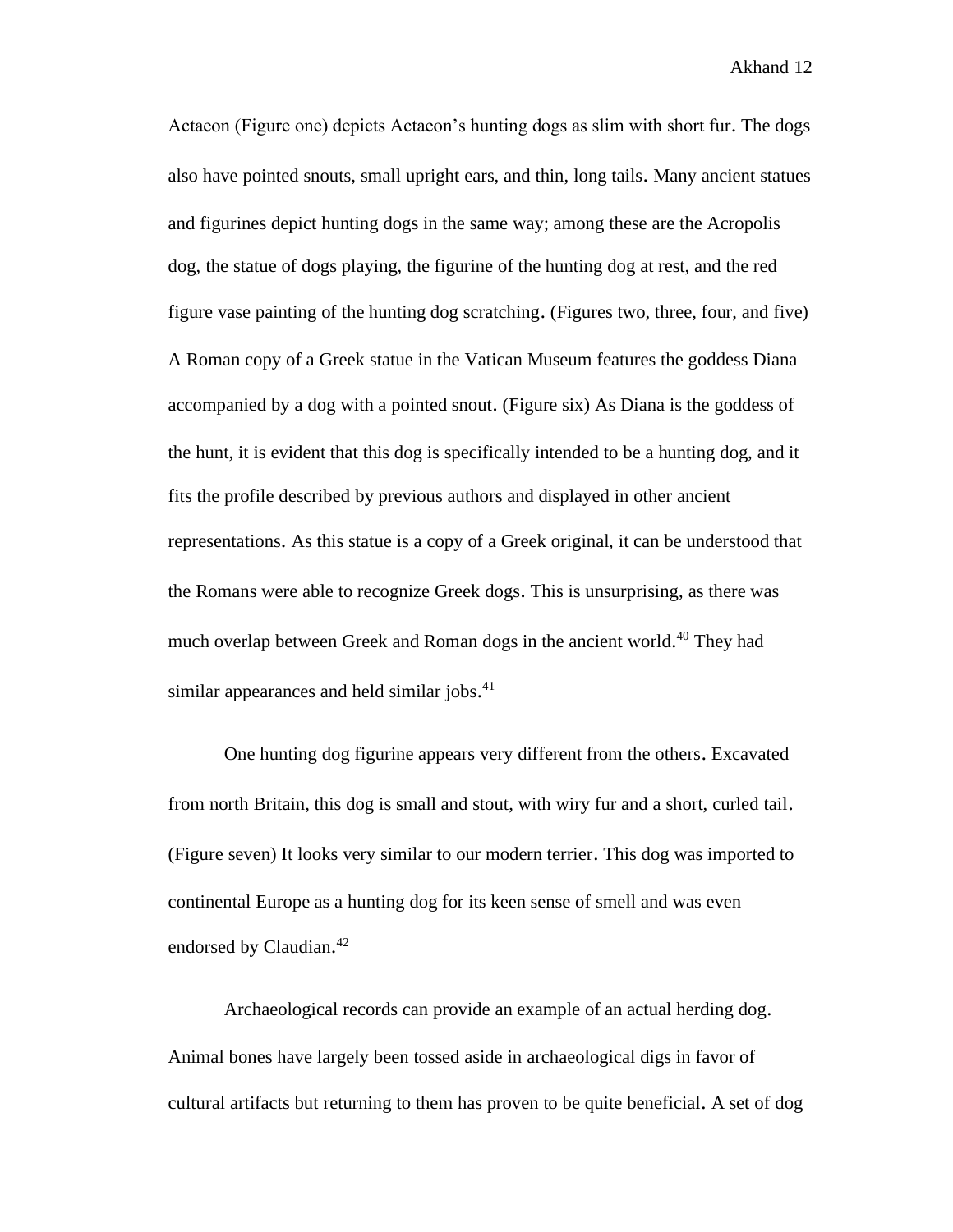bones dated around 79 CE, excavated in Pompeii in the 18th or 19th century, is believed to belong to a herding dog. All of the dog craniums discovered were classified in the following ways: Dolichocephalic, having a very pointed snout; brachycephalic, having a flat snout; and mesocephalic, being between dolichocephalic and brachycephalic. The dog bodies were classified as following: dolichomorphic, having a height greater than the width, mesomorphic, having a height nearly equal to the width, and brachymorphic, having a height shorter than the width.<sup>43</sup> Based on the cranium size, the excavated herding dog was classified as a middle sized dog.<sup>44</sup> The body type is mesomorphic. The characteristics of the dog's jaws and teeth are unusual, however, as the mandible is longer than is typical for the rows of teeth. This gives the dog an odd snout classification, displaying traits of a dolichocephalic, brachycephalic, and mesocephalic dog all at once.<sup>45</sup>

#### **Analysis**

The artistic depictions of hunting dogs are almost identical to the descriptions provided by Xenophon. All of these dogs have the long body, pointed snout, long tail, and short fur that is recommended for this type of working dog. I would say that the single set of herding dog remains from Pompeii, the set that possessed an abnormal snout for a dog of its profession, is an anomaly. Because that dog also had the mesomorphic body shape of hunting dogs depicted in Roman art, I am led to believe that its owner attempted to choose a dog with the recommended body type for fast running. This can lead us to the claim that the Romans were particular about selecting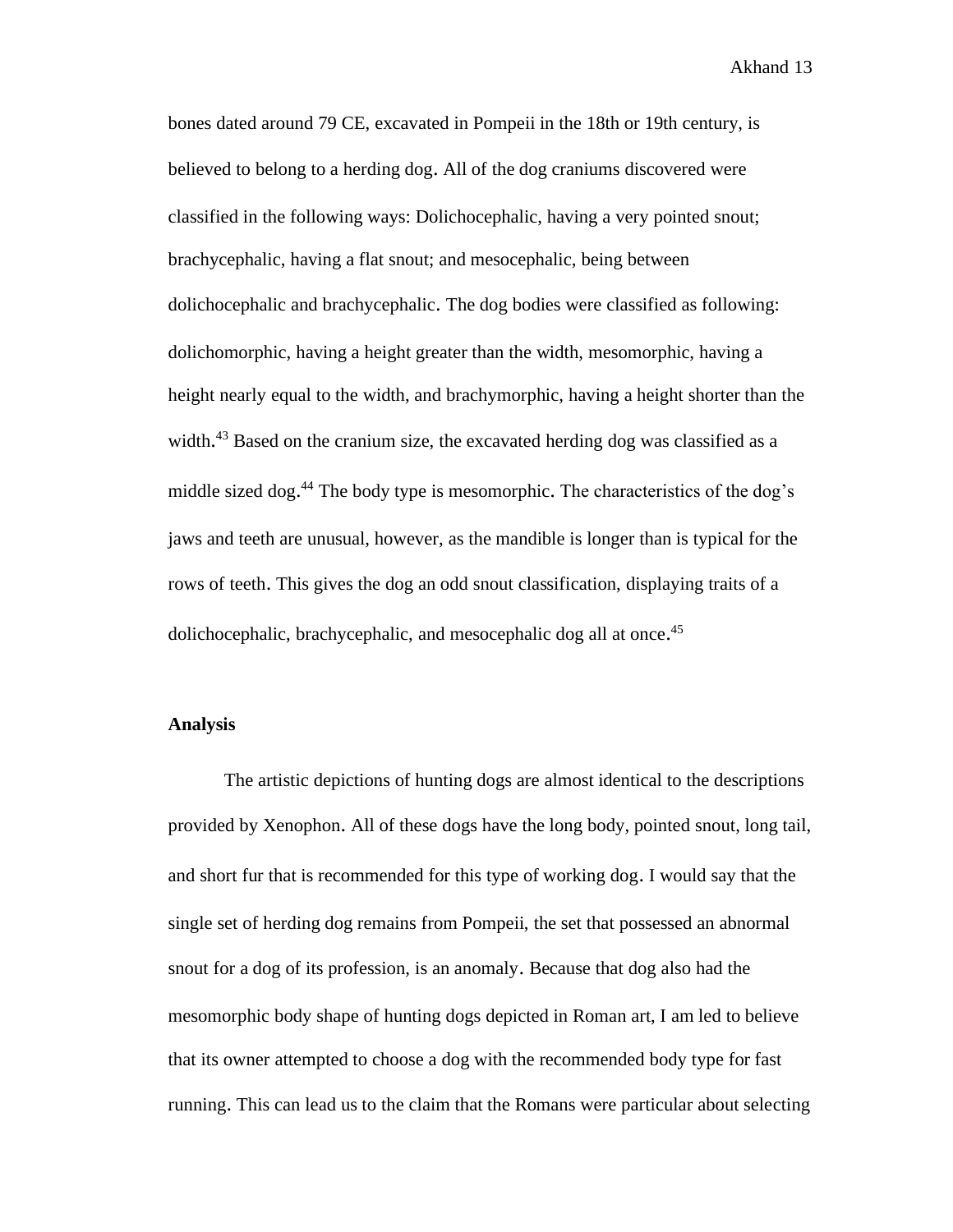for certain traits in these sorts of dogs, namely, a long, slim body and pointed snout. The stout dog from Britannia appears to have become popular in its own region for hunting as well, where it likely experienced selection in a way similar to the other hunting dogs and thus produced its own unique traits. The Romans succeeded in applying a great deal of selective pressure, as evidence for herding and hunting dogs with bodies outside of their set parameters are few and far between.

No information about the temperament of actual Roman hunting dogs has come to surface. I imagine that their temperaments would have lined up with the parameters set by Xenophon, as a hunting dog would be fairly unsuccessful without the discipline and focus that he emphasized. The Romans most likely would have trained their dogs as well, rather than relying on the dog's innate behaviors.

#### **Guard Dogs**

Guard dogs, known as *canes villatici,* were often kept both on farmlands and in urban areas. These dogs were typically chained at the entrance of the house during the daytime, and let free at night.<sup>46</sup> Cato the Elder (Second century BCE) writes in his *De Agri Cultura* that keeping a dog chained in the daytime will make it more watchful and alert when it is unchained.<sup>47</sup> Guard dogs were required to be fairly large, in order to intimidate intruders properly, and also to attack them if need be. A wellknown breed of dog used for guarding the house is the Molossian, a statue of which is shown in figure eight. As seen in the statue, this dog was much too big to be a lap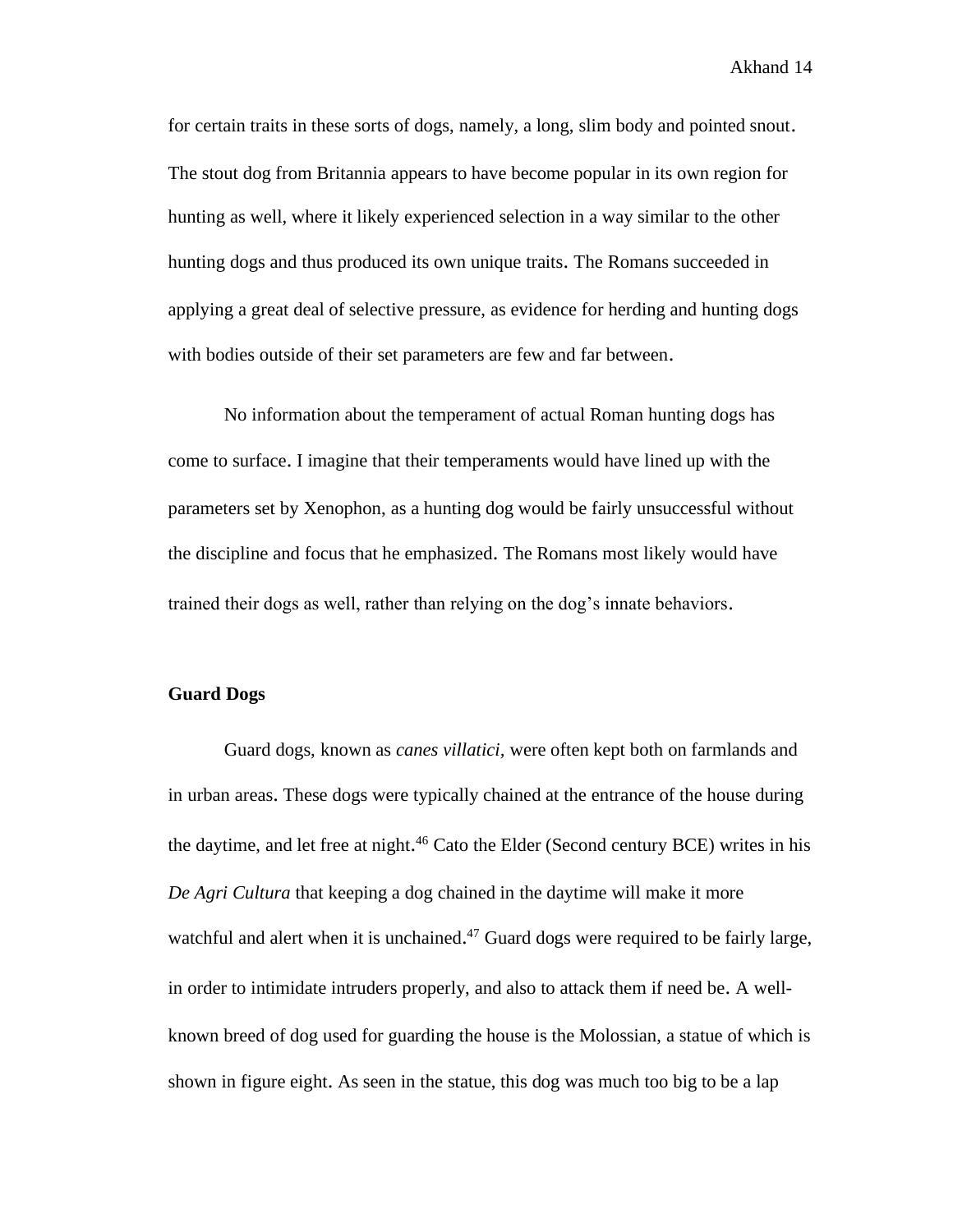dog, and not lean enough to be a successful hunting or herding dog.<sup>48</sup>

#### **The Ideal Guard Dog**

Columella describes the ideal guard dog as having a large head, a broad chest, large paws, a short tail, droopy ears, and long fur. The guard dog should also be very large.<sup>49</sup> It can be assumed that the long fur is a requirement in order to help make the dog appear larger than it is. Columella even advises the reader on the ideal temperament for the dog: not too friendly and not too savage. If the dog is too friendly, then it will welcome intruders. If the dog is too savage, then it will attack members of the household.<sup>50</sup> These dogs should also be relatively quiet, and only bark if given a good reason to. Once again, Columella assures the reader that even if their dog does not possess all of these temperamental qualities right away, the dog is still able to be trained to have them.<sup>51</sup> He goes on to say that the dog's speed is not a factor, because ideally, the dog will never travel very far from the farmhouse and enclosures. The dog can smell intruders from afar, and bark at them to scare them away, or attack them if they get too close to the property.<sup>52</sup> The dog's first task is to not be attacked, and its second task is to attack if provoked.<sup>53</sup>

Varro's described indicators of health for the herding dog carry over to the guard dog, though he, like Columella, advises that the guard dog should be substantially larger and more muscular than the herding dog, both to intimidate and attack intruders successfully.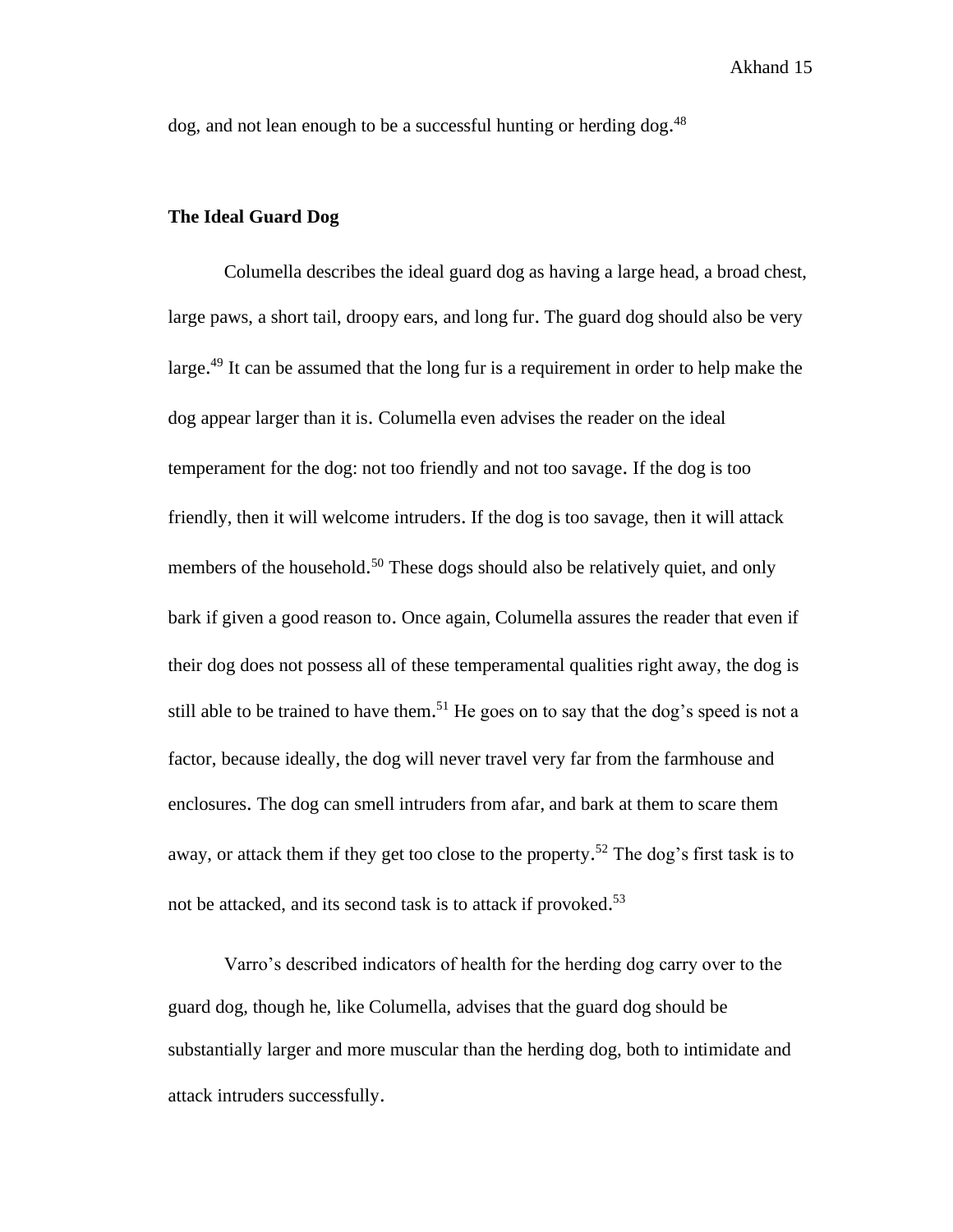#### **The Actual Guard Dog**

Of course, the famous "*Cave Canum*" mosaic in the House of the Tragic Poet in Pompeii, seen in figure nine, features a guard dog. This dog is represented as chained, just as was prescribed for guard dogs. The dog's body is muscular and mostly black, and it has a short tail and short, bristly fur. The eruption of Mount Vesuvius has led to the preservation of many houses in Pompeii, many of which feature similar guard dog mosaics in their entryways. <sup>54</sup> A few of these mosaics can be seen in figures ten and eleven. Both of these dogs have muscular bodies, black fur, short tails, and upright ears. The statue of the Molossian in figure eight is likely the image of a guard dog as well, this one having very similar characteristics to the guard dogs before it, the only difference being its droopy ears. It should be noted that Columella actually prescribed guard dogs to have droopy ears, so it is notable that very few depictions of guard dogs have this trait.<sup>55</sup>

The cast of the dog having died in the eruption of Mount Vesuvius (Figure twelve) is also believed to have been that of a guard dog, as it was collared and chained in front of the entrance to the house, as a guard dog would have been. However, this dog appears to be rather slender compared to the mosaic guard dogs. This dog's body is similar to how hunting dogs have been described and depicted, as well as shorter than was prescribed, standing at nineteen inches.<sup>56</sup> It also appears to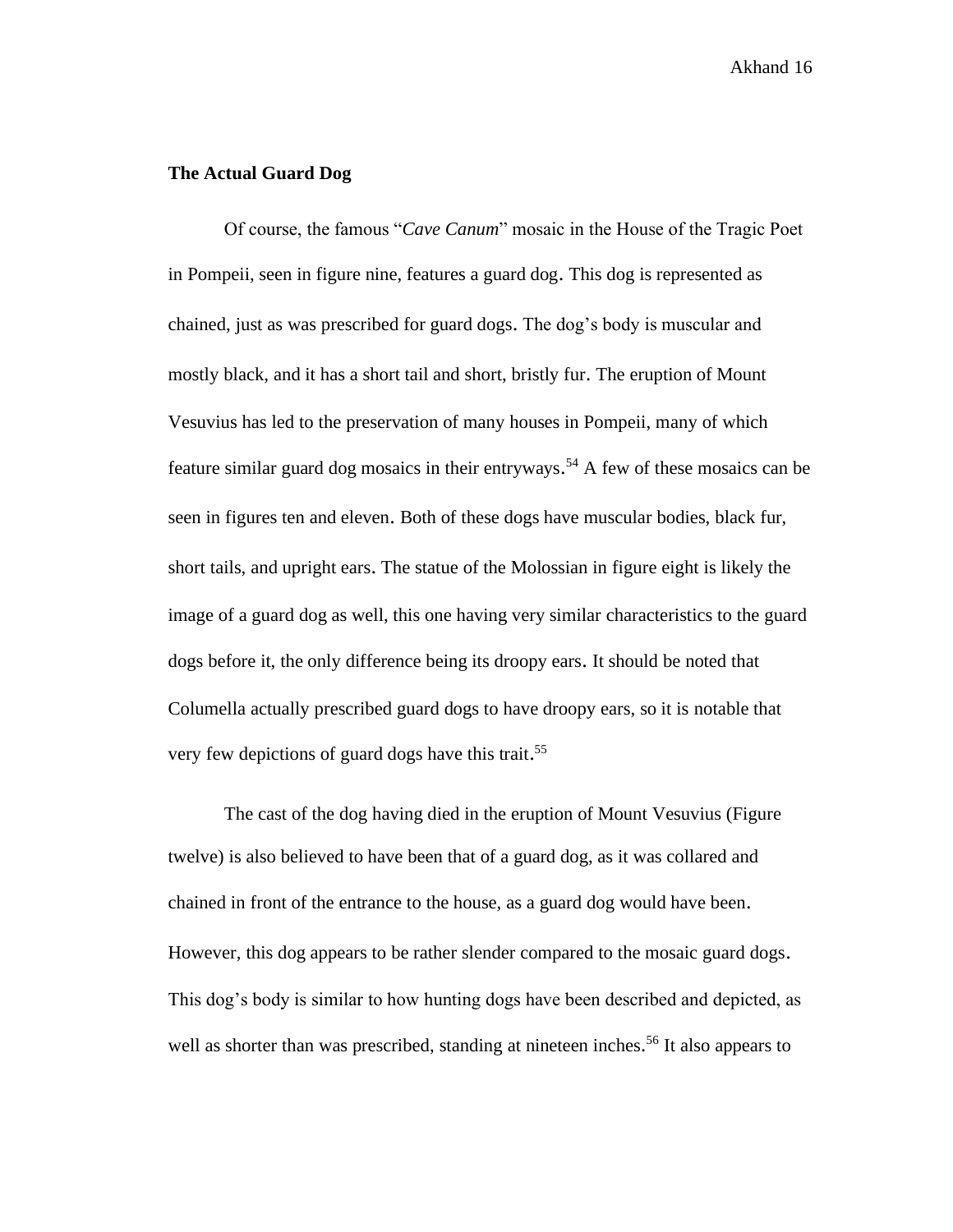have short fur, although, I am unsure if the dog actually had short fur in life, or if its long fur was merely flattened down by the ash.

The previously mentioned dog remains from the first century Pompeii are also thought to yield two guard dogs. These dogs were fairly large in life, with shoulder heights of 634 mm and 576 - 608 mm. No information is given about the cranium shapes that may classify the dogs further.<sup>57</sup>

#### **Analysis**

The majority of recommended guard dog features are reflected in artistic depictions of guard dogs. All of the dogs are either mostly or entirely black, fairly large, and have short tails. The only trait that frequently differs from the recommendations is the length of the dogs' fur. All of the surviving depictions of guard dogs have short fur, whereas in Roman literature, it is prescribed to have long haired guard dogs, so as to make them appear larger to intruders. A possible explanation for this could be that the Romans simply valued other characteristics in guard dogs over the length of their fur, or, since there are no depictions of guard dogs with long fur at all, they actually disagreed with what the experts recommended for fur length. Long fur would have been more difficult to care for, after all.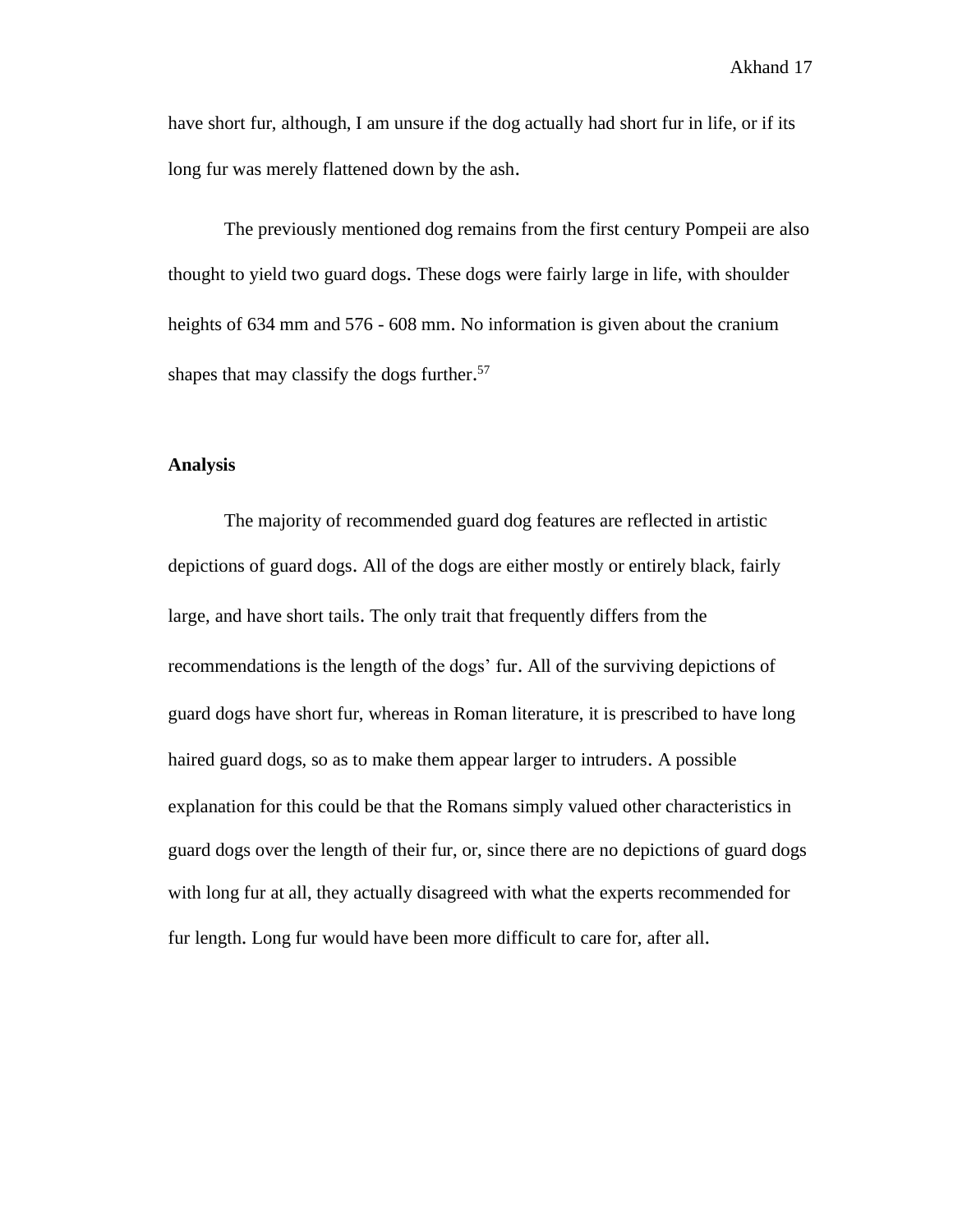#### **Lap dogs**

Smaller dogs were primarily kept for pleasure in ancient Rome. Lap dogs were very popular as pets. These little dogs were the delights of their owners because of their attractiveness and charm. A known breed of lap dog was the Melitean, originating from the island of Malta. Most accounts of these lap dogs describe them as having long fur, a pointed snout, and a squeaky bark. Meliteans were also often given to travelers as presents to keep them company on their long journeys. <sup>58</sup> Pliny the Elder even claims that a Melitean will relieve one of their pain when placed on the sufferer's stomach. 59

#### **The Ideal Lap dog**

No Roman literature providing the guidelines of the ideal characteristics of a lap dog has been discovered. It is likely that since this dog did not hold a high stakes position in its owner's household, little scrutiny was placed upon its traits. Of course, the qualities that indicate good health, such as bright eyes and strong teeth, as described by Columella and Varro, likely would have been taken into consideration when selecting a lap dog. We do have much surviving literature describing various lap dogs in Roman life, as well as many vase paintings, statues, and frescoes depicting them.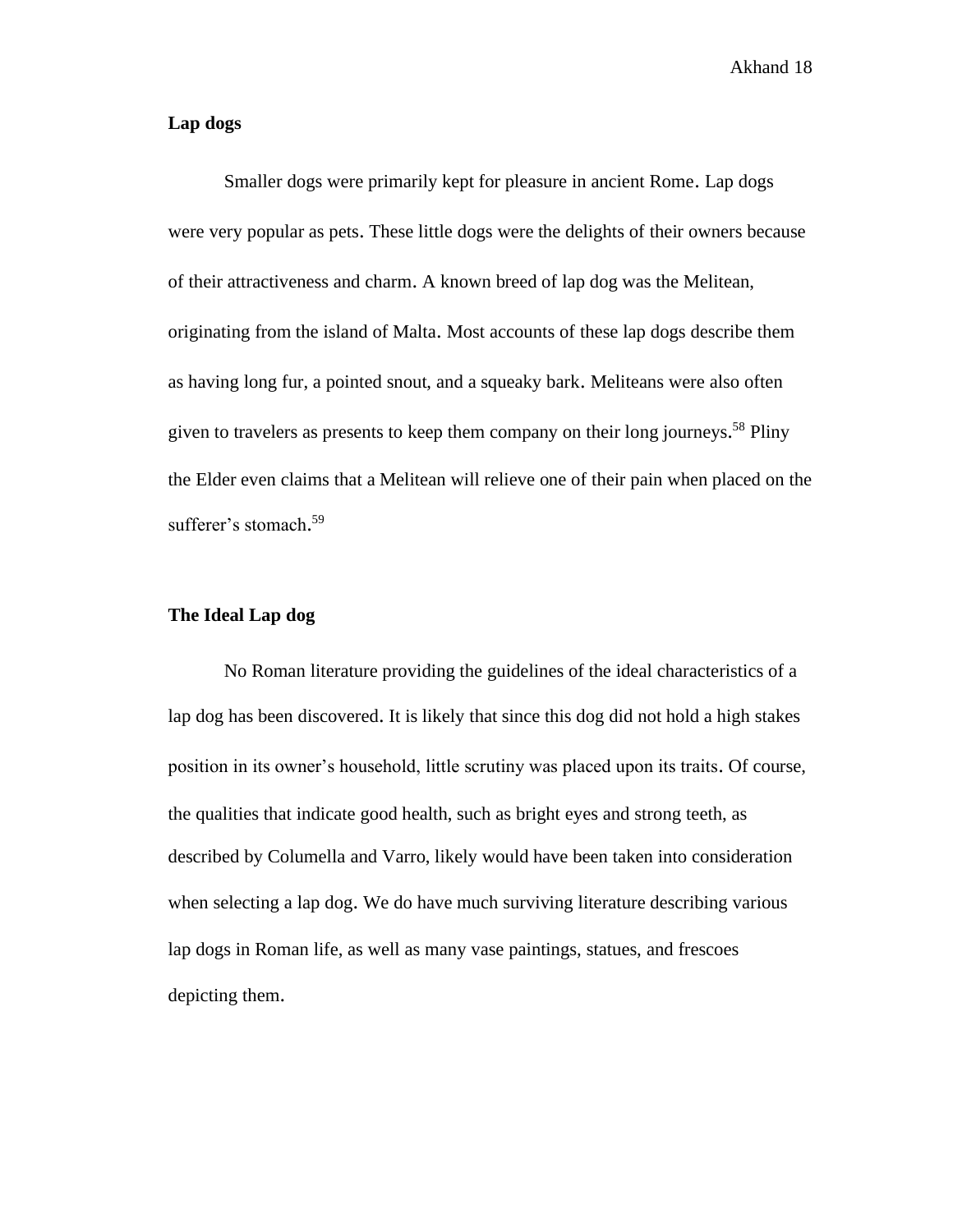#### **The Actual Lap Dog**

Most of the recovered depictions of lap dogs feature them with a pointed snout and pointed ears. A Greek red figure vase from the National Museum in Copenhagen (Figure thirteen) depicts a boy accompanied by a small dog, likely a lap dog.<sup>60</sup> This dog has the characteristic pointed snout and ears but appears to have short fur and a curled tail. The Greek vase in figure fourteen has a man walking with a Melitean dog, which were often kept as lap dogs in Rome.<sup>61</sup> The Melitean has long fur, a pointed snout, upright ears, and a long tail. The tomb in figure fifteen from fourth century BCE Attica is dedicated to a young girl, Melisto. The tomb features the girl playing with a dog, likely a lap dog. <sup>62</sup> This dog is small in stature, and has a pointed snout, long fur, a curled tail, and floppy ears. This tomb did not contain any dog bones, but, as discussed below, dog bones have been recovered elsewhere.

The first century Pompeii remains mentioned previously can offer some more information about the appearances of real Roman lap dogs. The excavated remains contained three small sized dogs, thought to have been lap dogs. One of these dogs was dolichocephalic, another was brachycephalic, and the last was unable to be classified by cranium shape. <sup>63</sup> We do not need to rely on archaeological evidence for the appearances of Roman lap dogs, however, as many authors chose to write about them and thus have provided us with the key characteristics of the little dogs.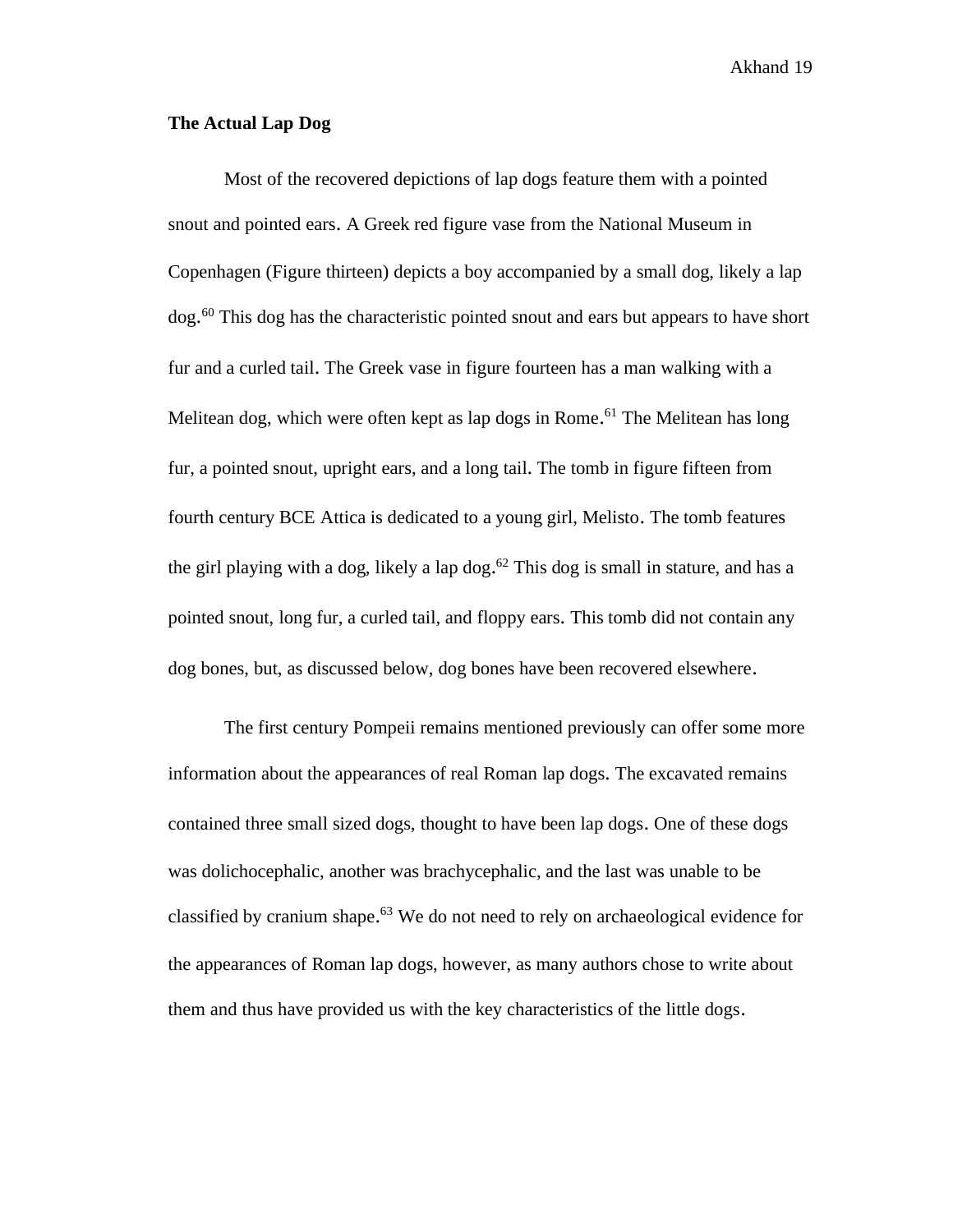Martial's (First century CE) epigram 1.109 is a satirical poem about a friend's lap dog, named Issa. <sup>64</sup> Issa's name is a sort of "baby talk" for the Latin word *ipsa* and can be translated as Missy, for full immersion in the poem. <sup>65</sup> In this poem, he exaggerates Issa's characteristics, but from it, we can gain some insight into Issa's basic physical traits, as well as how she was perceived by the world around her.

Issa est deliciae catella Publi. Issa is the dear puppy of Publius. Sentit tristitiamque gaudiumque. She feels sadness and joy. Ut suspiria nulla sentiantur; sleep, So that no sighs may be felt; Gutta pallia non fefellit ulla, Not one drop fell on the covers,

Issa est passere nequior Catulli, Issa is more naughty than Catullus's sparrow, Issa est purior osculo columbae, Issa is more pure than a dove's kiss, Issa est blandior omnibus puellis, Issa is more alluring than all the girls, Issa est carior Indicis lapillis, Issa is more dear than the Indian stones, Hanc tu, si queritur, loqui putabis; If she complains, you will think her to speak; Collo nixa cubat capitque somnos, She lies supported on the neck and captures Et desiderio coacta ventris And when urged by the desire of the belly Sed blando pede suscitat toroque But with the pleasing foot she raises from the Deponi monet et rogat levari. cushion she warns you to be put down and Castae tantus inest pudor catellae, asks to be lifted up. There is so much modesty Ignorat Venerem; nec invenimus in the virtuous puppy, She does not know Dignum tam tenera virum puella. Venus; nor do we find a man fitting for such a Hanc ne lux rapiat suprema totam, soft girl. So that the last light may not snatch Picta Publius exprimit tabella, her entirely, Publius expresses her on a In qua tam similem videbis Issam, painted tablet, in which you will see an Issa so Ut sit tam similis sibi nec ipsa. similar that she herself may not be so similar Issam denique pone cum tabella: to herself. Finally place Issa with the tablet: Aut utramque putabis esse veram, Either you will think both to be real, Aut utramque putabis esse pictam. Or you will think both to be painted.

(Martial. *Epigrammata* 1.109)

From this, we can note Issa's small stature, as she must be picked up from the bed and placed down to go to the bathroom. Martial also describes her as being spoiled, as everyone who meets her dotes on her, despite the words *nequior* and *queritur* also being attributed to her. This suggests that the temperament of lap dogs was not quite as rigidly enforced to be as vigilant, quiet, or cautious as the temperaments of the dogs discussed previously. It is likely that this "naughty" lap dog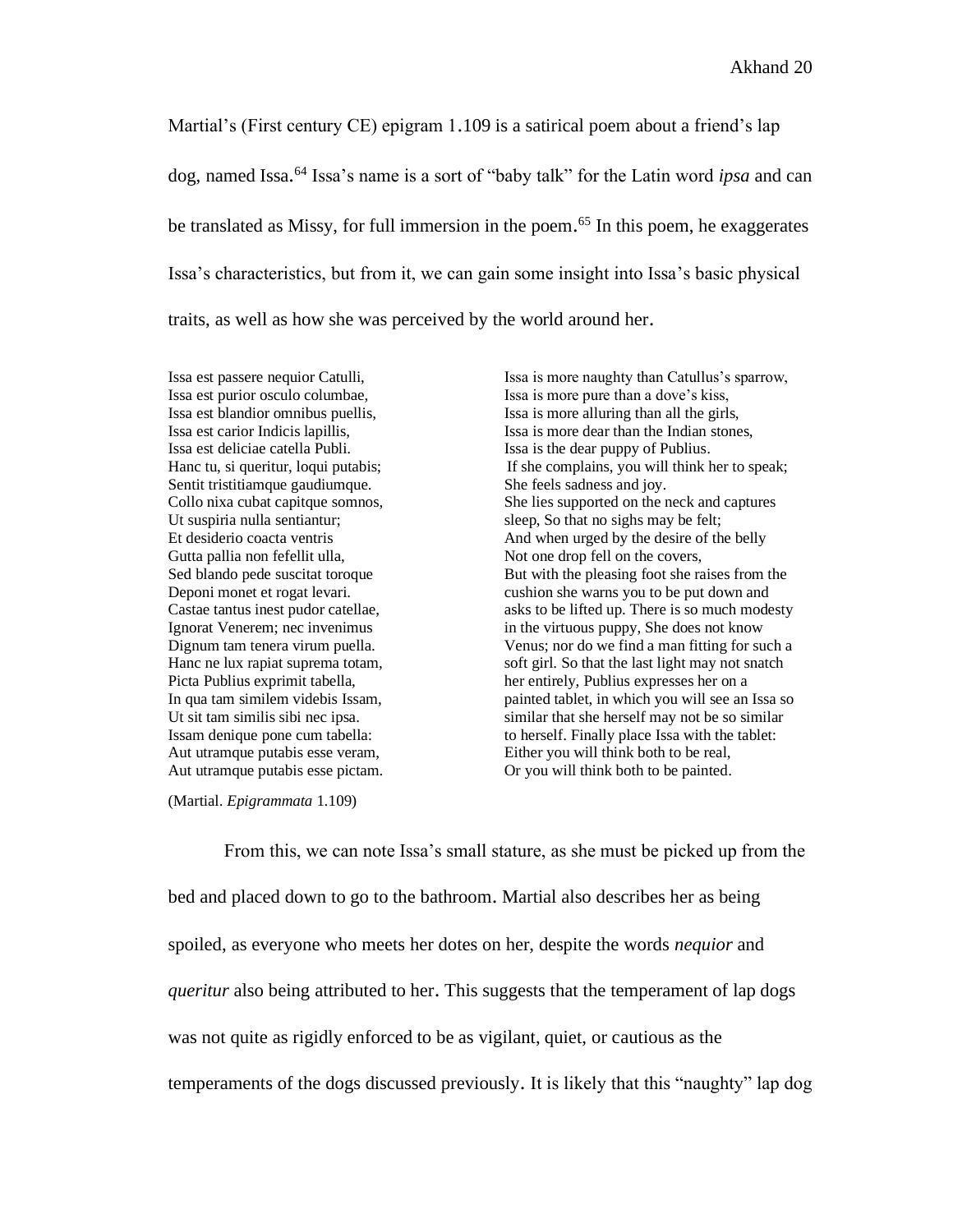temperament remained through a lack of training, and was possibly encouraged by rewarding the dog with pets and praise often when it misbehaved, as the misbehaviors may have been seen as much more appealing when done by a lap dog than if they had been done by a larger dog.

The notion that lap dogs were spoiled in Rome is further evidenced by archaeological findings. Upon analyzing recovered dog bones from the Mediterranean, it can be concluded that smaller dogs in Rome received more intense care from their owners than larger dogs did. <sup>66</sup> An excavated lap dog in Carthage was found to have many health problems, including osteoarthritis, dislocation of the right femur, and spondylosis deformans. However, the advanced stages of bone growth, deformation, and regrowth suggest that this dog lived a very active, mobile, and long life despite its health problems. This dog had also lost most of its teeth before its death, and the teeth remaining upon excavation had a very thick buildup of tartar, as can be seen in figure sixteen. The dog was likely unable to chew its food due to its lack of teeth, and the lack of chewing meant that tartar was not routinely being disrupted, allowing it to build up to such a degree.<sup>67</sup> Modern veterinary data support the claim that dogs whose diets are comprised mainly of soft foods or table scraps have more advanced tartar buildup than dogs whose diets are composed of hard foods. <sup>68</sup> While this dog could have had a diet of bread, milk, whey, and broth, as was advised by Roman authors of farming guides, the stable nitrogen isotope figures obtained from the dog's bones indicate that its diet was mostly meat.<sup>69</sup> This leads us to the conclusion that the dog's owners mashed up its food before feeding it, and they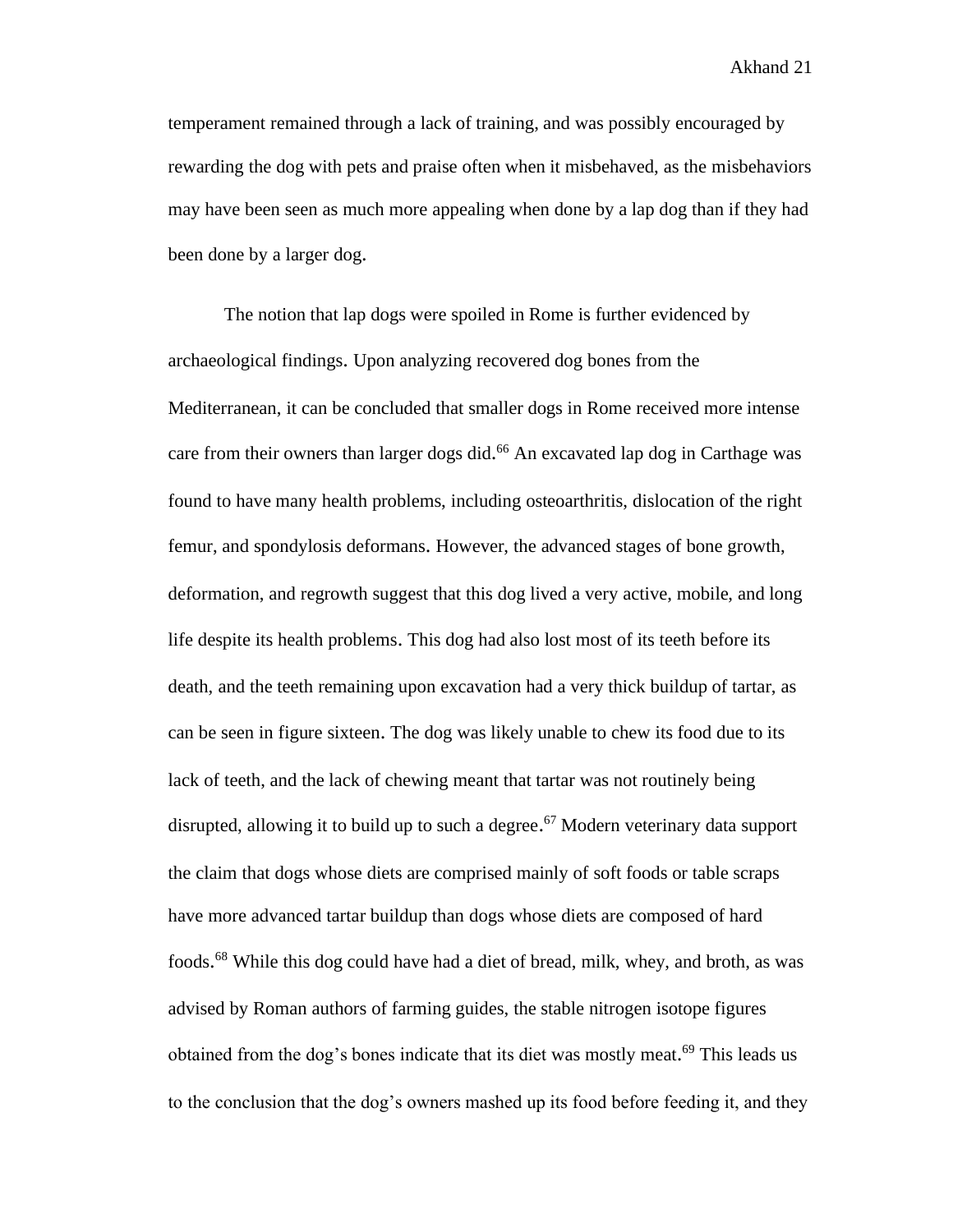likely did this for many years before the dog's death. This indicates that very much effort was put into the care of this dog. Perhaps Martial's exaggeration of pampered Issa is closer to the truth than initially thought.

The bones of smaller dogs were also found to have sustained more injuries overall than the bones of larger dogs. It is suggested that these injuries are due to the temperament of the smaller dog; a temperament of having more energy than other dogs.<sup>70</sup> This idea also aligns with Martial's depiction of Issa, as even though she is comically portrayed as an overly polite dog, he also notes that she frequently gets into trouble, being *nequior*.

#### **Analysis**

Little information is provided by Roman authors about how the ideal lap dog should appear and behave. Some may argue that Martial provides the description of the dainty, polite, adorable lap dog that one should seek, but I believe that Martial's Issa is merely a reaction to his observation of how people around him were treating their lap dogs. Nevertheless, I do feel that there is merit in his interpretation of Issa's temperament, as archaeological records have shown that smaller dogs such as Issa would have had more energy than other dogs, and their owners likely would have been more lax with them than they would have been with dogs that were less physically appealing.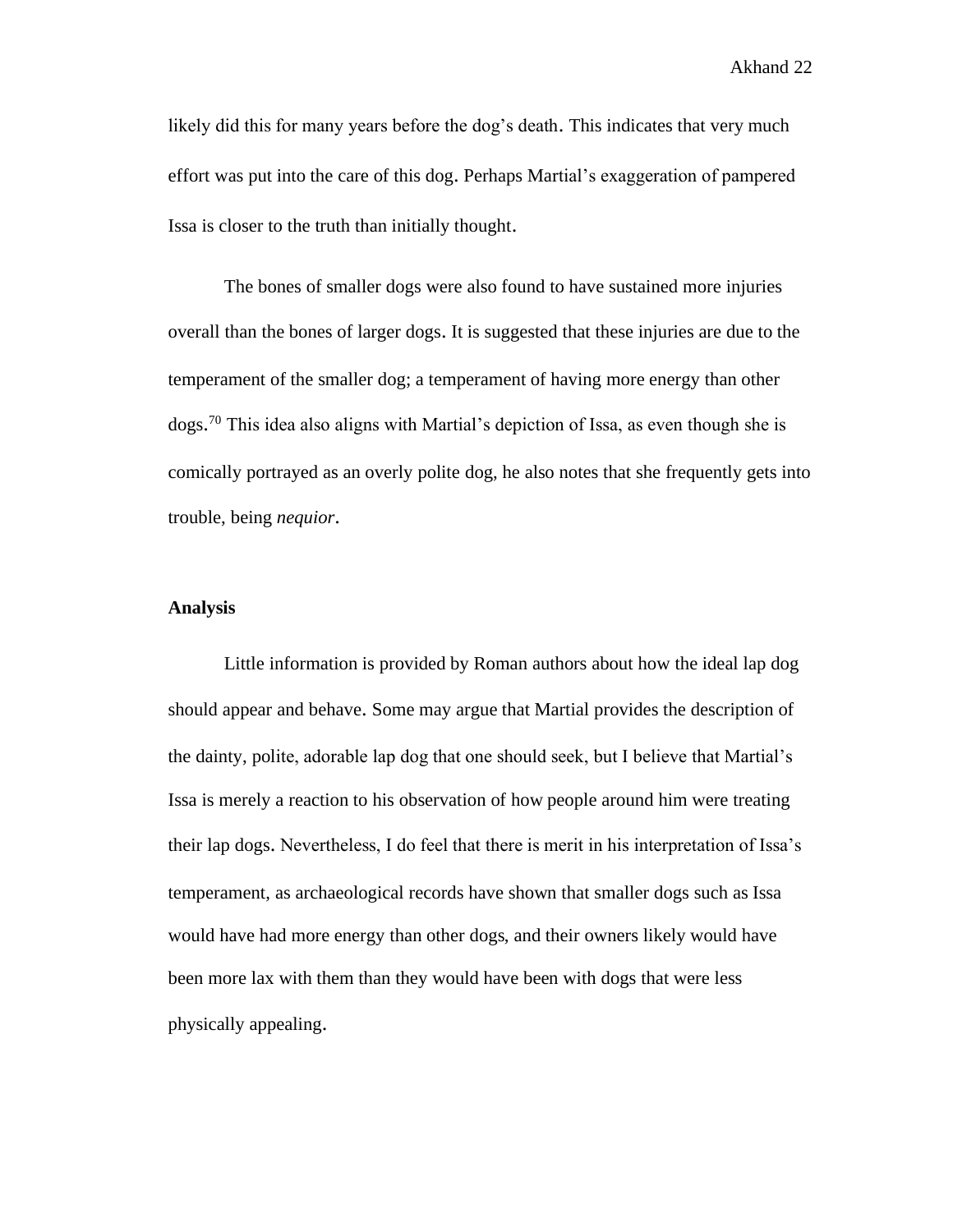Roman lap dogs are often compared to the Maltese by modern historians.<sup>71</sup> However, most depictions and remains of Roman lap dogs are dolichocephalic, having a very pointed snout, rather than the relatively flatter face of the mesocephalic Maltese. This pointed face and their small stature appear to be the staples of Roman lap dogs. Despite the commonalities between depictions of lap dogs, many variations are also present. Lap dogs are shown to have different tail lengths and shapes, fur lengths, and ear shapes.

Due to the observed variety in lap dog traits as are shown in Roman art, it can be concluded that there was little selective pressure on the lap dog, apart from their size, head shape, and possibly their color. These dogs were bred for entertainment, and their owners did not depend on them for food, money, or safety as they would have with working dogs, so it is not unreasonable to think that there was less rigidity in selecting for their traits. Also, because these lap dogs were for personal enjoyment, it is likely that traits were selected based on an individual's preference at a litter by litter basis, yielding a higher diversity in traits overall.

#### **Conclusion**

It has been shown that the Roman preferences for certain dog traits, as they varied based on the dog's purpose, did play a role in the expression of those traits observed in dogs. However, this relationship between preferred and observed traits is evident in different degrees, depending on the type of dog.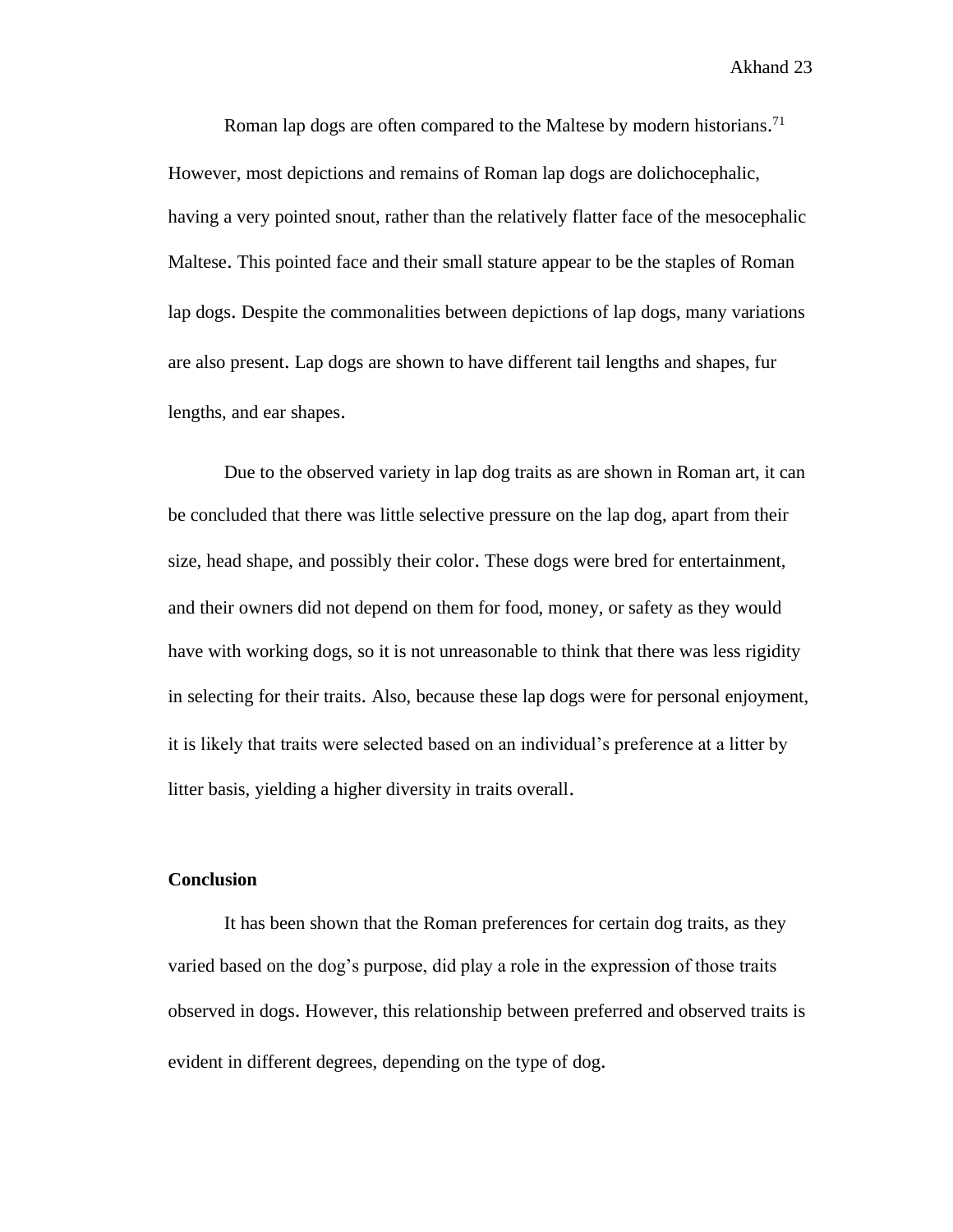The hunting and herding dogs were found to have been strongly influenced in their traits by the Roman preferences for certain characteristics. The ideal traits for hunting and herding dogs were very specific: those traits being a slim body, pointed snout, long tail, and even temperament. All of these traits were observed in archaeological records and artistic depictions of these dogs, with the exception being the hunting dog from north Britain, bred to be shorter and have a different body shape, but an extremely acute sense of smell. It is not surprising that the observed hunting and herding dog traits followed the recommendations for dogs so closely, as anything too far outside of the set parameters would yield an unsuccessful working dog.

The guard dogs were found to have been influenced in their traits by Roman preferences as well, but not quite to the degree that the hunting and herding dogs were. The guard dogs were recommended to be very large and muscular, dark in color, and have short tails. These traits were observed in all archaeological records and artistic depictions of these dogs; however, a steady contradiction was also present. None of the observed dogs had the long fur that was prescribed. It is possible that the selection process was less rigorous for guard dogs, as the Romans likely would have made tradeoffs for other traits, such as choosing a stronger dog over a dog with longer fur.

Roman preferences were found to have little influence over the traits of lap dogs. This can be concluded from the sheer variety that is present in their depictions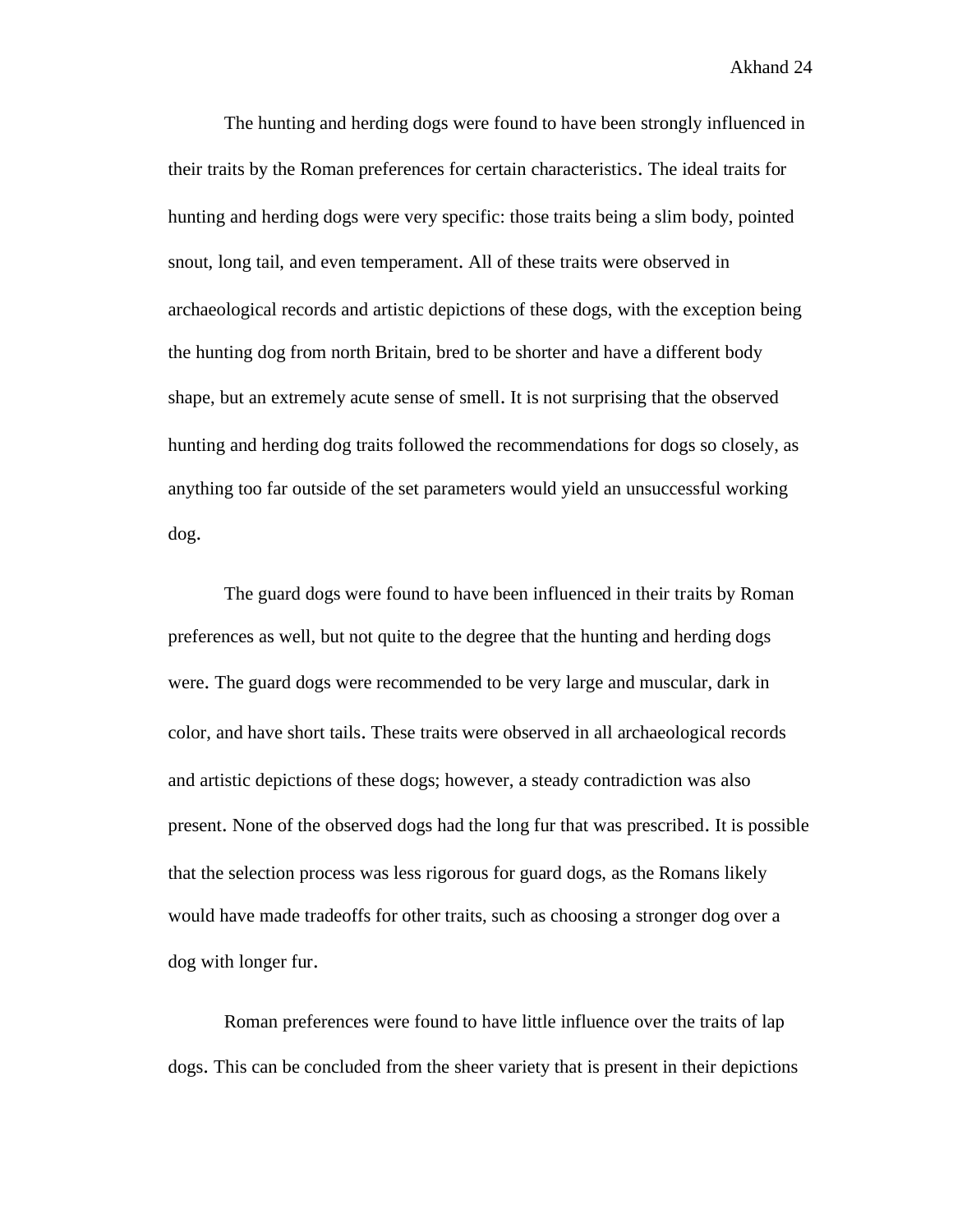and remains. The only constants are their small size and pointed snout. There are no recommendations for selecting a lap dog in known Roman literature, so it is likely that this variety is due to individual owners choosing a dog based on their own personal preferences for how the dog should look and behave. As the lap dog was a personal animal and not a working animal, the Romans would have had more freedom in selecting a lap dog than in selecting a herding, hunting, or guard dog.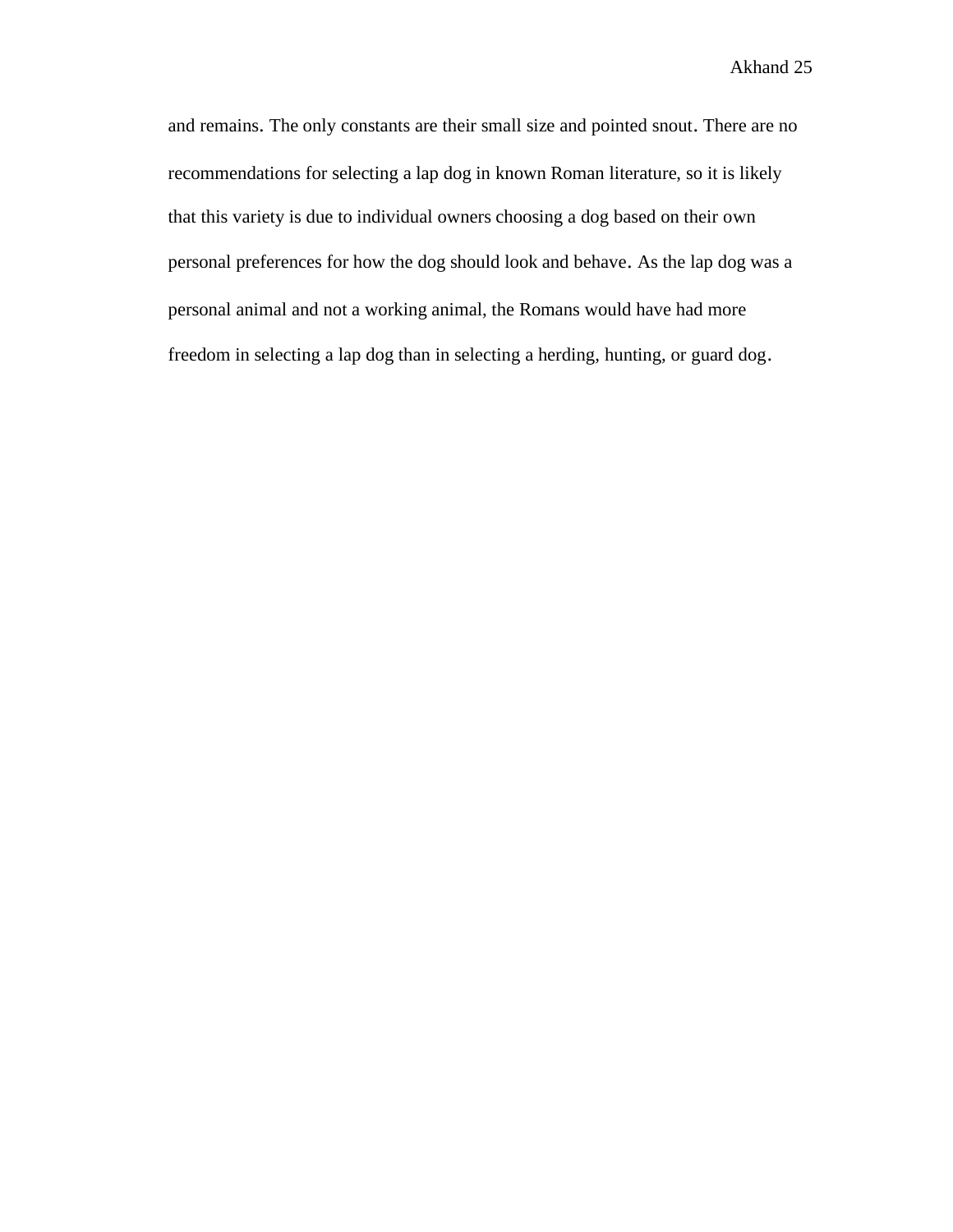#### **Endnotes**

<sup>1</sup> My interest in this topic was spurred in the fall of 2018, by a paper I wrote about Roman working dogs, for my class on silver age Roman literature with Dr. Joseph Romero at the University of Mary Washington. I would like to thank my advisor, Dr. Liane Houghtalin, and my secondary readers, Dr. Joseph Romero and Dr. Angela Pitts, for helping me through the process of further research.

All translations are those of the author.

<sup>2</sup> Michael Mackinnon, "'Sick as a dog': Zooarchaeological Evidence for Pet Dog Health and Welfare in the Roman World." *World Archaeology* 42, no. 2 (2010): 292.

<sup>3</sup> M. Zedda et al., "Ancient Pompeian Dogs–Morphological and Morphometric Evidence for Different Canine Populations." *Anatomia, Histologia, Embryologia: Journal of Veterinary Medicine Series C*  35, no. 5 (2006): 319.

<sup>4</sup> Lilian Bodson, *Companion Animals and Us: Exploring the Relationships between People and Pets*. (Cambridge: Cambridge University Press, 2005), 30.

<sup>5</sup> B. K. B. Fitzgerald, *Human-Animal Relationships in Ancient Rome*. (Master's Thesis, University of Nebraska at Omaha, 2009), 83.

<sup>6</sup> Thorston Fögen and Edmund Thomas, *Interactions between Animals and Humans in Graeco-Roman Antiquity.* (Berlin, Germany: De Gruyter, 2017), 12.

<sup>7</sup> Fitzgerald, *Human-Animal Relationships in Ancient Rome*. 85.

<sup>8</sup> Mackinnon, "'Sick as a dog': Zooarchaeological Evidence for Pet Dog Health and Welfare in the Roman World." 292.

<sup>9</sup> Bodson, *Companion Animals and Us: Exploring the Relationships between People and Pets.* 27-41.

<sup>10</sup> Fitzgerald, *Human-Animal Relationships in Ancient Rome*. 1-93.

<sup>11</sup> Fitzgerald, *Human-Animal Relationships in Ancient Rome*. 64.

<sup>12</sup> Fitzgerald, *Human-Animal Relationships in Ancient Rome*. 68.

<sup>13</sup> Francis D. Lazenby, "Greek and Roman Household Pets." *The Classical Journal* 44, no. 4 (1949): 245-252.

<sup>14</sup> Lazenby, "Greek and Roman Household Pets," 247.

<sup>15</sup> Lazenby, "Greek and Roman Household Pets." 250.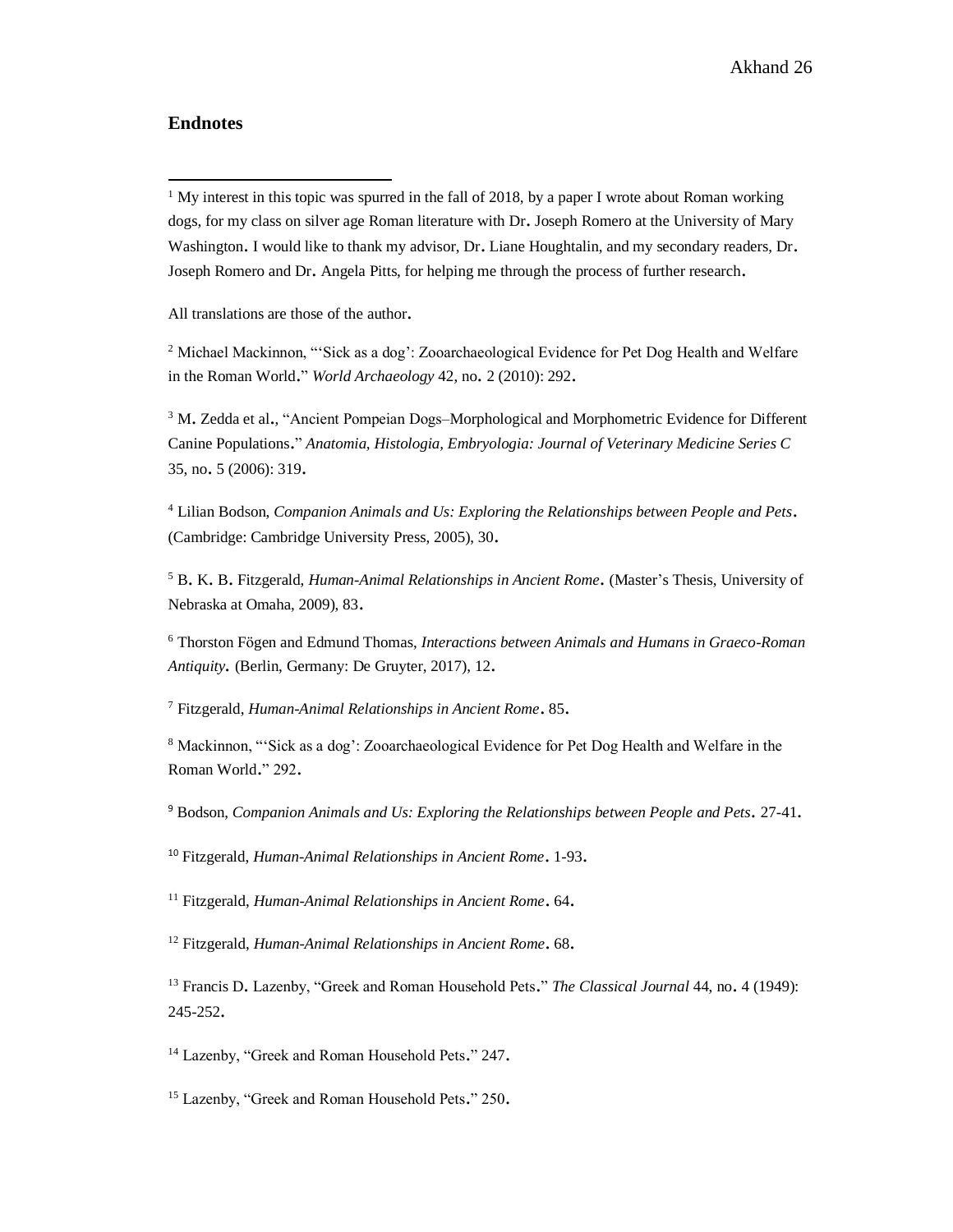Jocelyn M. Toynbee, *Animals in Roman Life and Art*. (Baltimore, MD: Johns Hopkins University Press, 1996).

 Douglas J. Brewer et al., *Dogs in Antiquity: Anubis to Cerberus: The Origins of the Domestic Dog.* (Warminster: Aris & Phillips Ltd, 2001), 81-104.

Brewer et al., *Dogs in Antiquity: Anubis to Cerberus: The Origins of the Domestic Dog*. 110.

J. Busuttil,"The Maltese Dog." *Greece & Rome* 16, no. 2 (1969): 205-208.

Busuttil, "The Maltese Dog. 208.

Brewer et al., *Dogs in Antiquity: Anubis to Cerberus: The Origins of the Domestic Dog*. 95.

<sup>22</sup> Mackinnon, "'Sick as a dog': Zooarchaeological Evidence for Pet Dog Health and Welfare in the Roman World." 290-309.

<sup>23</sup> Mackinnon, "'Sick as a dog': Zooarchaeological Evidence for Pet Dog Health and Welfare in the Roman World." 292.

Brewer et al., *Dogs in Antiquity: Anubis to Cerberus: The Origins of the Domestic Dog.* 83.

Brewer et al., *Dogs in Antiquity: Anubis to Cerberus: The Origins of the Domestic Dog.* 97.

Columella, *De Re Rustica* 7.12.11-12.

Columella, *De Re Rustica* 7.12.43.

- Columella, *De Re Rustica* 7.12.14-16.
- Columella, *De Re Rustica* 7.12.71.
- Pliny the Elder, *Naturalis Historia* 8.75.
- Columella, *De Re Rustica* 7.12.28.
- Varro, *Rerum Rusticarum* 2.9.3-4.
- Toynbee, *Animals in Roman Life and Art*. 103.
- Xenophon, *Cynegeticus* 3.5-11.
- Xenophon, *Cynegeticus* 3.1-4.
- Xenophon, *Cynegeticus* 3.3.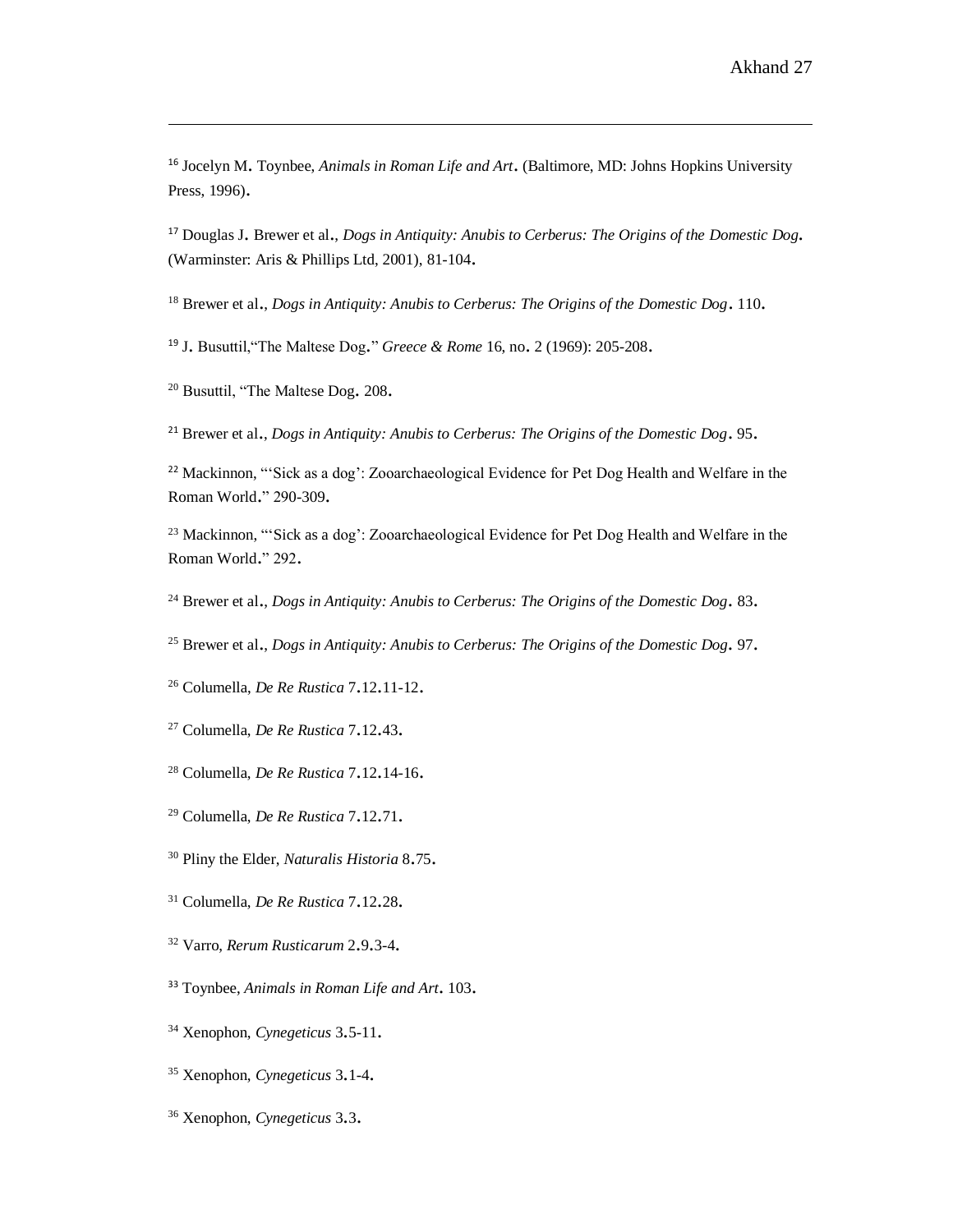- Pliny the Elder, *Naturalis Historia* 7.5-11.
- Pliny the Elder, *Naturalis Historia* 8.40 and 8.11-14.
- Ovid, *Metamorphoses*. 3.138-250.
- Brewer et al., *Dogs in Antiquity: Anubis to Cerberus: The Origins of the Domestic Dog.* 84.
- Toynbee, *Animals in Roman Life and Art*. 103.
- Toynbee, *Animals in Roman Life and Art*. 104.

<sup>43</sup> Zedda et al., "Ancient Pompeian Dogs–Morphological and Morphometric Evidence for Different Canine Populations." 319-320.

No measurements were given.

 Zedda et al., "Ancient Pompeian Dogs–Morphological and Morphometric Evidence for Different Canine Populations." 321.

Brewer et al., *Dogs in Antiquity: Anubis to Cerberus: The Origins of the Domestic Dog.* 85.

Cato the Elder, *De Agri Cultura* 3.2.50.

Brewer et al., *Dogs in Antiquity: Anubis to Cerberus: The Origins of the Domestic Dog.* 86.

Columella, *De Re Rustica* 7.12.13. and 7.12.17-18.

- Columella, *De Re Rustica* 7.12.25-26.
- Columella, *De Re Rustica* 7.12.28-29.
- Columella, *De Re Rustica* 7.12.37-40.
- Columella, *De Re Rustica* 7.12.50.
- Toynbee, *Animals in Roman Life and Art*. 110.
- Columella, *De Re Rustica* 7.12.13. and 7.12.17-18.

Brewer et al., *Dogs in Antiquity: Anubis to Cerberus: The Origins of the Domestic Dog.* 92.

 Zedda et al., "Ancient Pompeian Dogs–Morphological and Morphometric Evidence for Different Canine Populations." 322.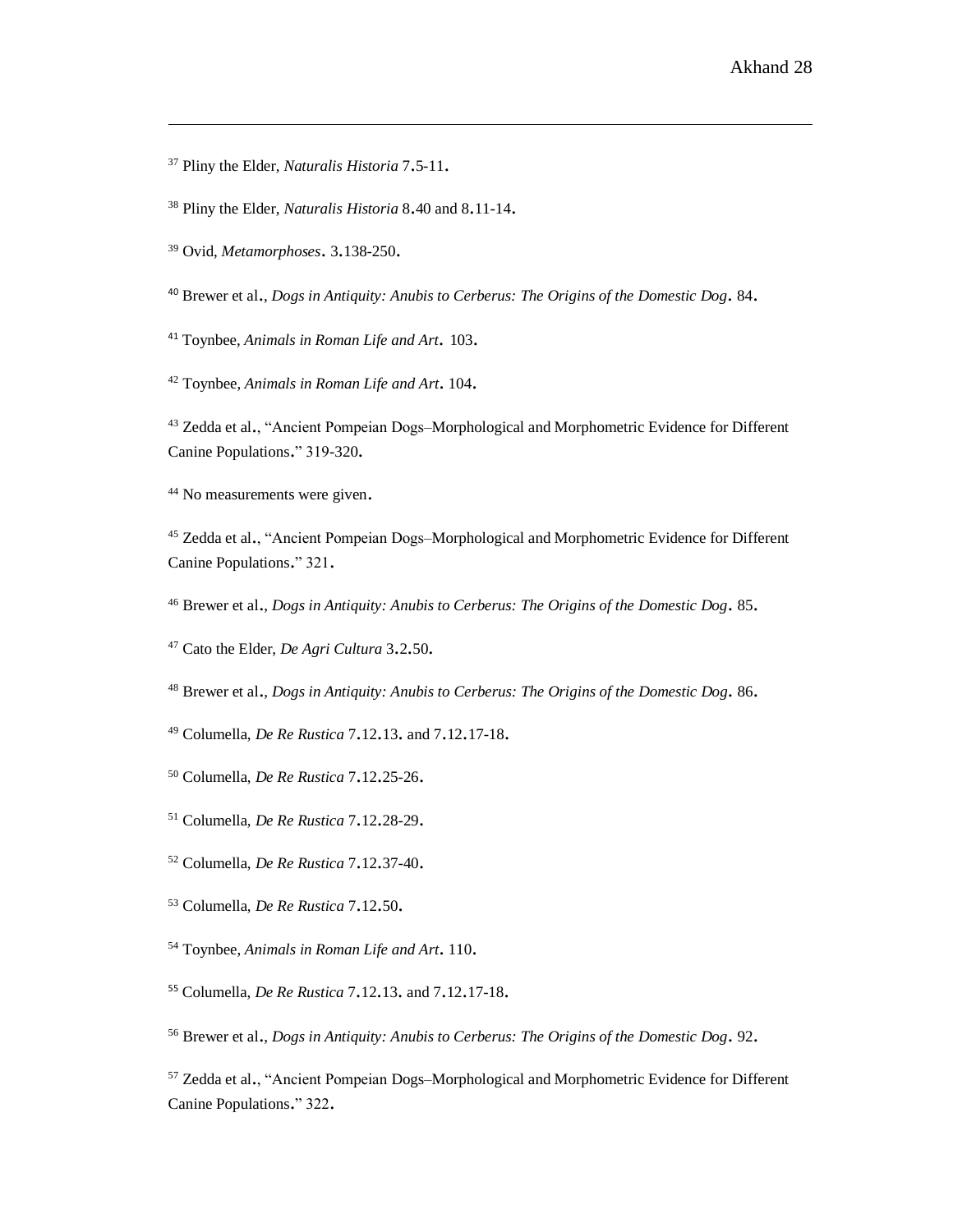<sup>58</sup> Busuttil, "The Maltese Dog." 205.

<sup>59</sup> Pliny the Elder, *Naturalis Historia* 30.43.

<sup>60</sup> Toynbee, *Animals in Roman Life and Art*. 115.

<sup>61</sup> Brewer et al., *Dogs in Antiquity: Anubis to Cerberus: The Origins of the Domestic Dog.* 85.

<sup>62</sup> Toynbee, *Animals in Roman Life and Art*. 115.

<sup>63</sup> Zedda et al., "Ancient Pompeian Dogs–Morphological and Morphometric Evidence for Different Canine Populations." 324.

<sup>64</sup> Martial, *Epigrammata* 1.109.

<sup>65</sup> Toynbee, *Animals in Roman Life and Art*. 122.

<sup>66</sup> Mackinnon, "'Sick as a dog': Zooarchaeological Evidence for Pet Dog Health and Welfare in the Roman World." 290.

<sup>67</sup> Mackinnon, "'Sick as a dog': Zooarchaeological Evidence for Pet Dog Health and Welfare in the Roman World." 298.

<sup>68</sup> A.J.D. Watson, "Diet and Periodontal Disease in Dogs and Cats." *Australian Veterinary Journal* 71, no. 10 (1994): 313.

<sup>69</sup> It should also be noted that a diet entirely comprised of meat leads to tooth loss in dogs, due to the high phosphorus and low calcium levels in the dog's diet. This dog was likely fed an expensive diet of meat for a very long time, lost its teeth, and then continued to be fed ground meat.

<sup>70</sup> Mackinnon, "'Sick as a dog': Zooarchaeological Evidence for Pet Dog Health and Welfare in the Roman World." 302.

<sup>71</sup> Busuttil, "The Maltese Dog." 205.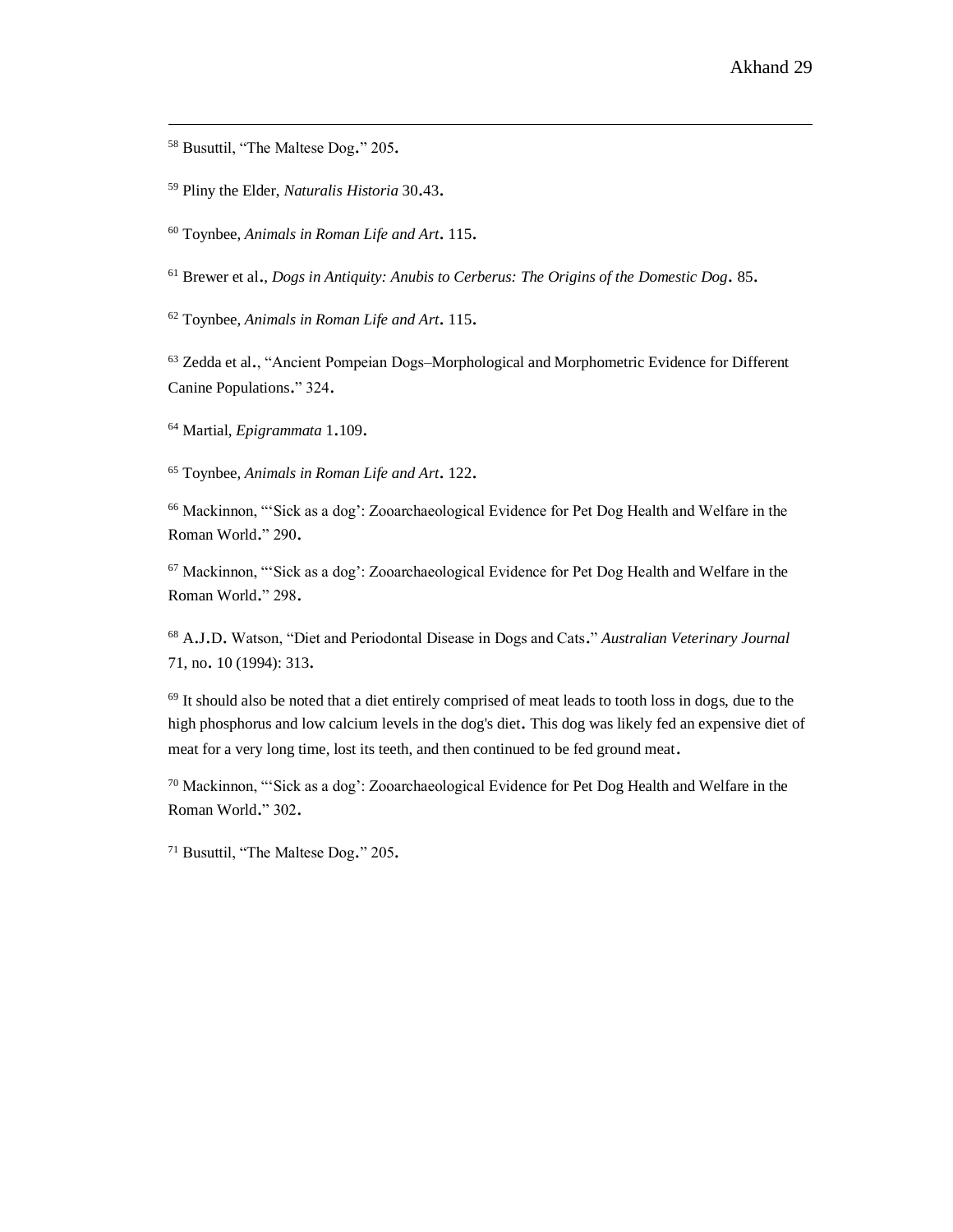#### **Bibliography**

#### **Primary Sources**

- Cato the Elder. *De Agri Cultura.* Translated by W. D. Hooper and Harrison Boyd Ash. Loeb Classical Library. Cambridge, MA: Harvard University Press, 1934.
- Columella. *De Re Rustica.* Translated by Harrison Boyd Ash. Loeb Classical Library. Cambridge, MA: Harvard University Press, 1941.
- Grattius. *Cynegeticon.* Translated by J. Wight Duff and Arnold M. Duff. Loeb Classical Library. Cambridge, MA: Harvard University Press, 1934.
- Martial. *Epigrams.* Loeb Classical Library. Cambridge, MA: Harvard University Press, 1993.
- Pliny the Elder. *Naturalis Historia.* Edited by H. Rackham. Loeb Classical Library. Cambridge, MA: Harvard University Press, 1938.
- Varro. *Rerum Rusticarum*. Edited by W. D. Hooper and Harrison Boyd Ash. Loeb Classical Library. Cambridge, MA: Harvard University Press, 1934.
- Virgil. *Georgics.* Edited by H. Rushton Fairclough. Revised by G.P. Goold. Loeb Classical Library. Cambridge, MA: Harvard University Press, 1999.
- Xenophon & Arrian. *Kynegetikos.* Translated by A. A. Phillips and M. M. Willcock. Warminster: Aris & Phillips Ltd, 1999.

#### **Secondary Sources**

- Bodson, Liliane. "Motivations for pet-keeping in Ancient Greece and Rome: A Preliminary Survey." in *Companion Animals and Us: Exploring the Relationships between People and Pets,* edited by A. Podberscek et al., 27-42. Cambridge: Cambridge University Press, 2005.
- Brewer et al.,"Dogs in Antiquity: Anubis to Cerberus: The Origins of the Domestic Dog." Warminster: Aris & Phillips Ltd, 2001.

Busuttil, J. "The Maltese Dog." *Greece & Rome* 16, no. 2 (1969): 205-208.

Fitzgerald, B. K. B. "Human-Animal Relationships in Ancient Rome." Master's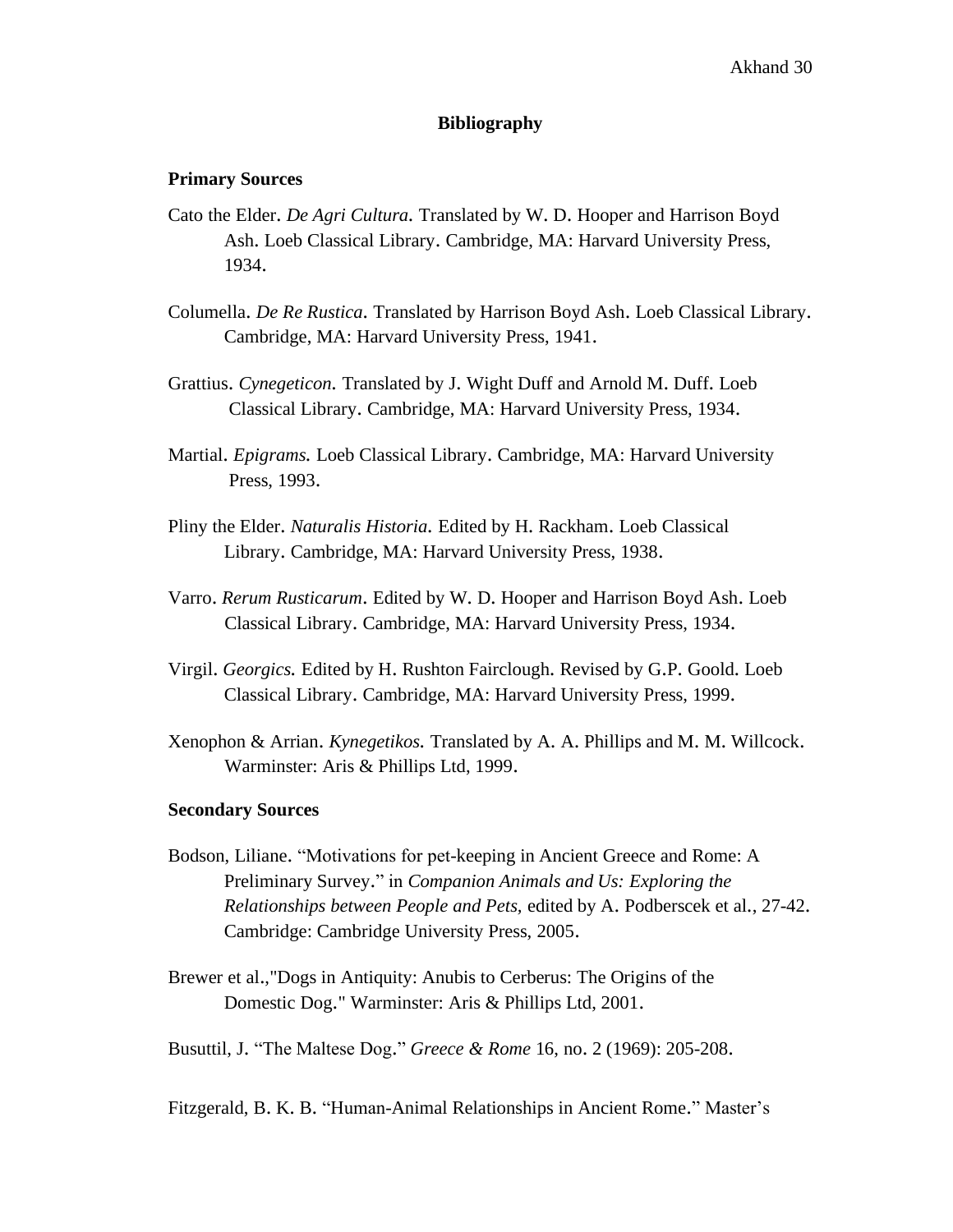Thesis, University of Nebraska at Omaha, 2009.

- Fögen, Thorsten and Edmund Thomas. "Interactions between Animals and Humans in Graeco-Roman Antiquity*.*" Berlin, Germany: De Gruyter, 2017.
- Lazenby, Francis D. "Greek and Roman Household Pets." *The Classical Journal* 44, no. 4 (1949): 245-252.
- Mackinnon, Michael. "'Sick as a dog': Zooarchaeological Evidence for Pet Dog Health and Welfare in the Roman World." *World Archaeology* 42, no. 2 (2010): 290-309.
- Reilly, Linda C., "The Dog in Ancient Greece Hunter, Worker, Friend," Lecture, Williamsburg VA, September 9 1992.
- Toynbee, Jocelyn M. "Animals in Roman Life and Art." Baltimore, MD: Johns Hopkins University Press, 1996.
- Vermeule, Cornelius. "The Basel Dog: A Vindication." *American Journal of Archaeology* 72, no. 2 (1968): 95-101.
- Watson, A.D.J. "Diet and Periodontal Disease in Dogs and Cats." *Australian Veterinary Journal* 71, no. 10 (1994): 313-318.
- Zedda M., et al. "Ancient Pompeian Dogs–Morphological and Morphometric Evidence for Different Canine Populations." *Anatomia, Histologia, Embryologia: Journal of Veterinary Medicine Series C* 35, no. 5 (2006): 319-324.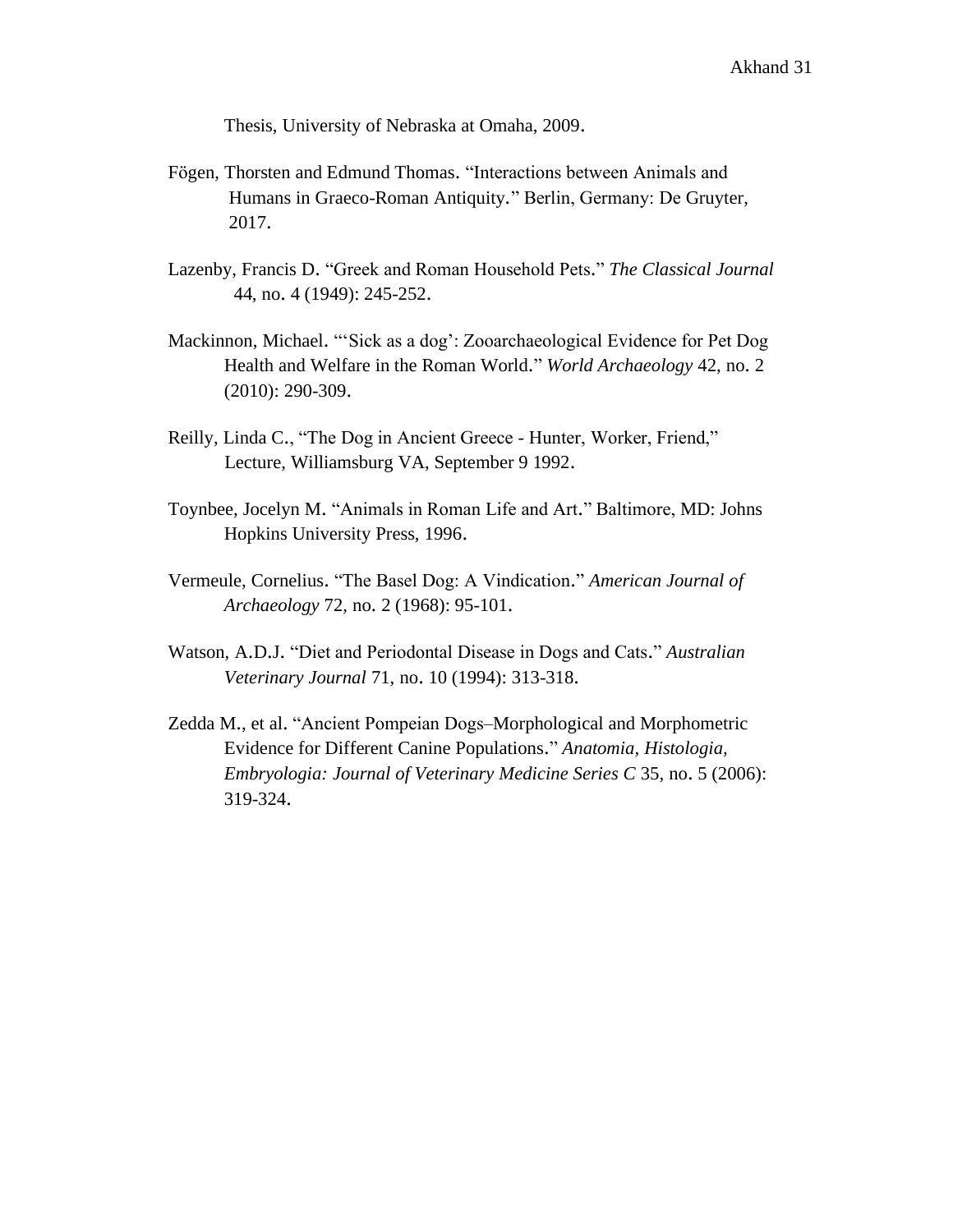#### **List of Illustrations**

Figure 1: Bell krater depicting the death of Actaeon. Greek. Red Figure. 470 BCE. Boston Museum of Fine Arts.

Figure 2: Acropolis dog. Greek. Marble. 520 BCE. The Acropolis Museum.

Figure 3: Hunting dogs playing. Roman. Marble. Second century BCE. Vatican Museum.

Figure 4: Small statue of a hunting dog resting. [Toynbee, *Animals in Roman Life and Art*. 118.]

Figure 5: Cup depicting a hunting dog. Greek. Red Figure. 500 BCE. Ashmolean Museum.

Figure 6: Statue of Diana the Huntress with dog. Roman copy of Greek original. Marble. First century CE. Vatican Museum.

Figure 7: A hunting dog from northern Britain. [Toynbee, *Animals in Roman Life and Art*. 118.]

Figure 8: Molossian statue. Roman copy of Greek original. Marble. Second century CE. Vatican Museum.

Figure 9: *Cave Canem* mosaic in Pompeii. Second century BCE. Located in the House of the Tragic Poet.

Figure 10: Guard dog mosaic in Pompeii. First century CE. Located in the House of Paquius Proculus.

Figure 11: Guard dog mosaic from a house in Pompeii. Second century CE. National Roman Museum.

Figure 12: Cast of a dog who died in the eruption of Mount Vesuvius. 1874. J. Paul Getty Museum.

Figure 13: Vase depicting a boy carrying a lyre, accompanied by a lap dog. Roman. Red figure. [Toynbee, *Animals in Roman Life and Art*. 119.]

Figure 14: Vase depicting a man walking with a Melitean dog. Greek. Red figure. [Brewer et al., *Dogs in Antiquity: Anubis to Cerberus: The Origins of the Domestic Dog.* 85.]

Figure 15: Stele of a young girl, Melisto. Accompanied by a lap dog. Greek. Marble. 340 BCE. Harvard Art Museums.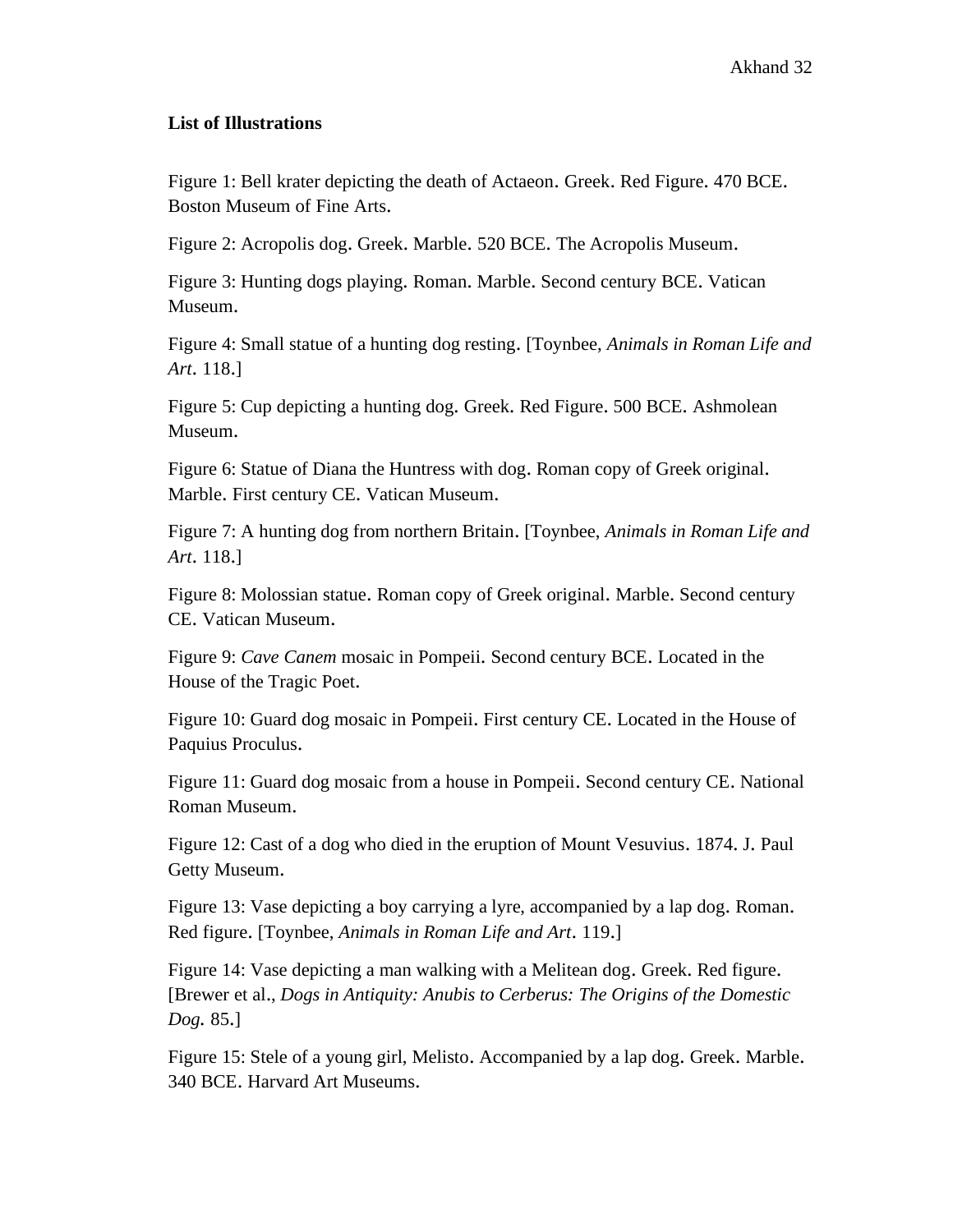Figure 16: Lower left mandible of a small dog excavated from Jasmina (Carthage). Most of the teeth are missing, and there is heavy tartar buildup on the back molar. [Mackinnon, "'Sick as a dog': Zooarchaeological Evidence for Pet Dog Health and Welfare in the Roman World." 303.]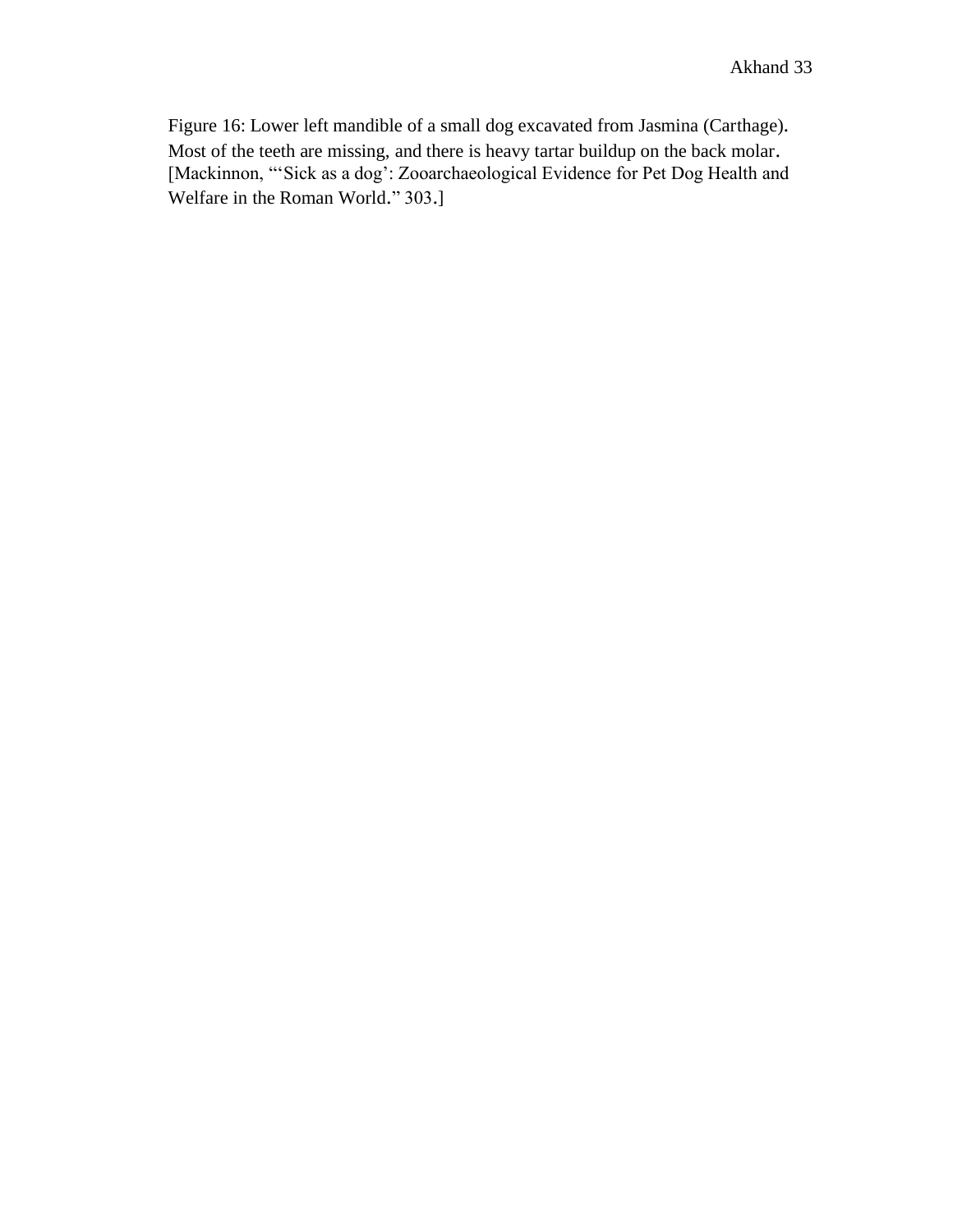### **Illustrations**

### Figure one



### Figure two

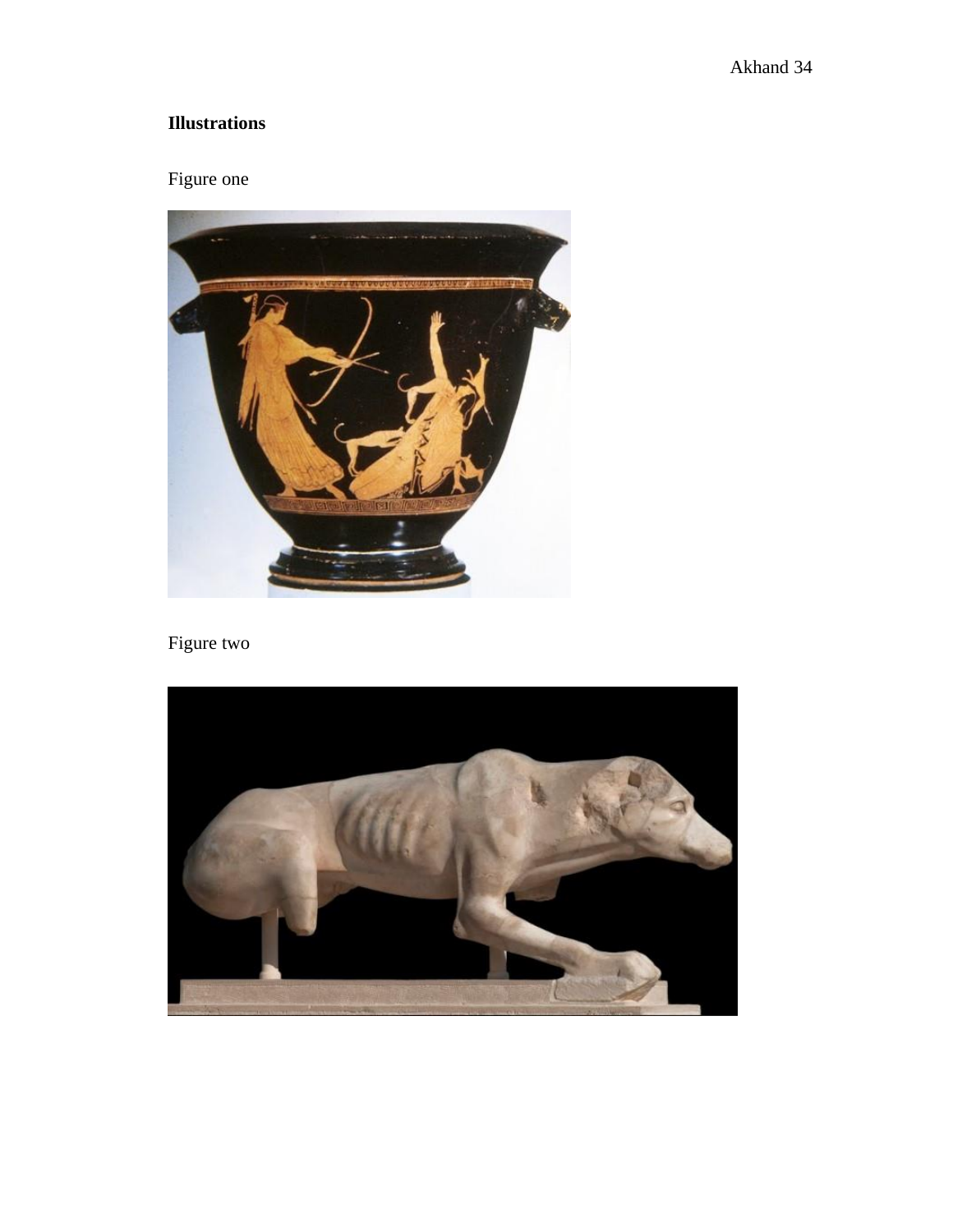# Figure three



### Figure four

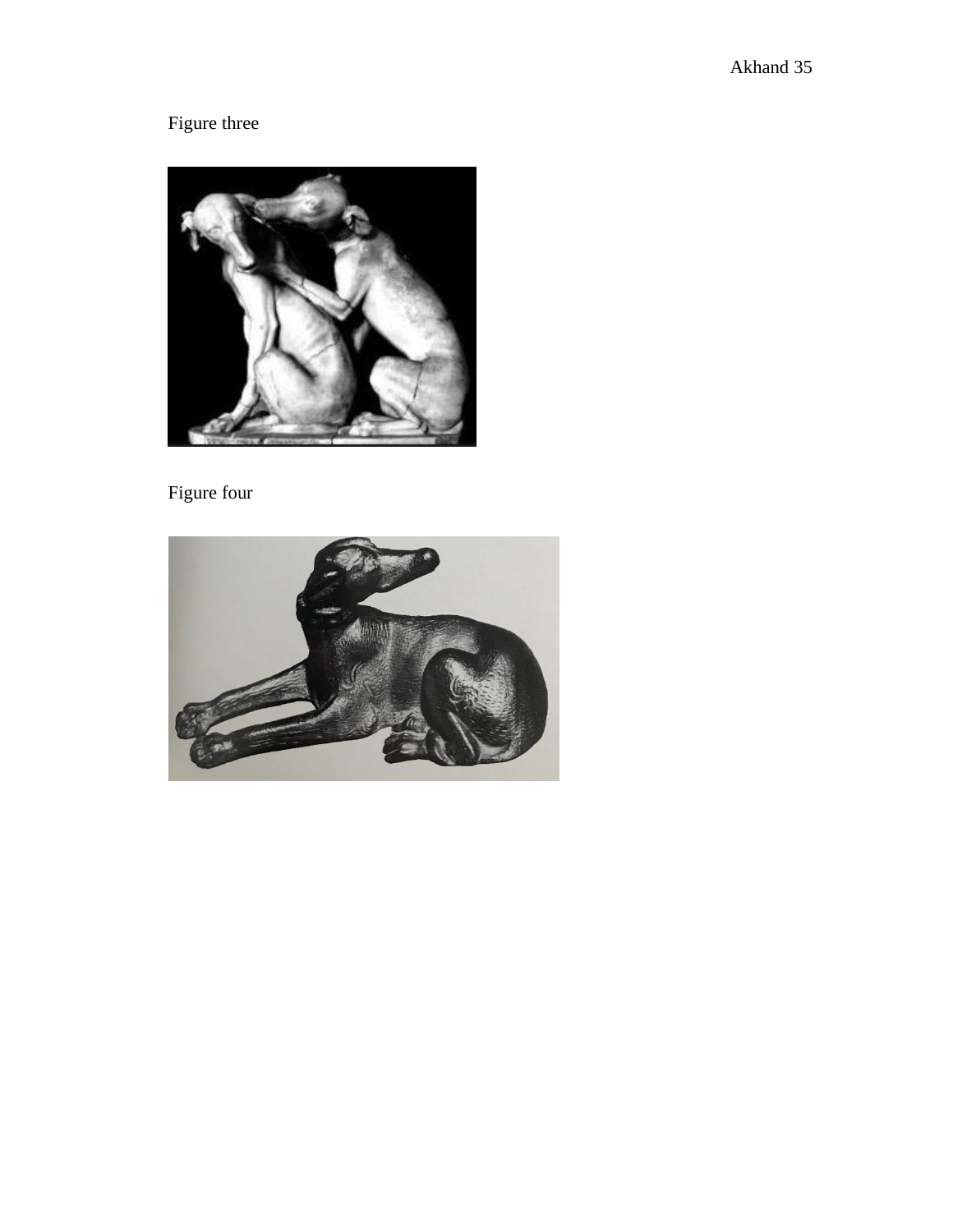# Figure five



### Figure six

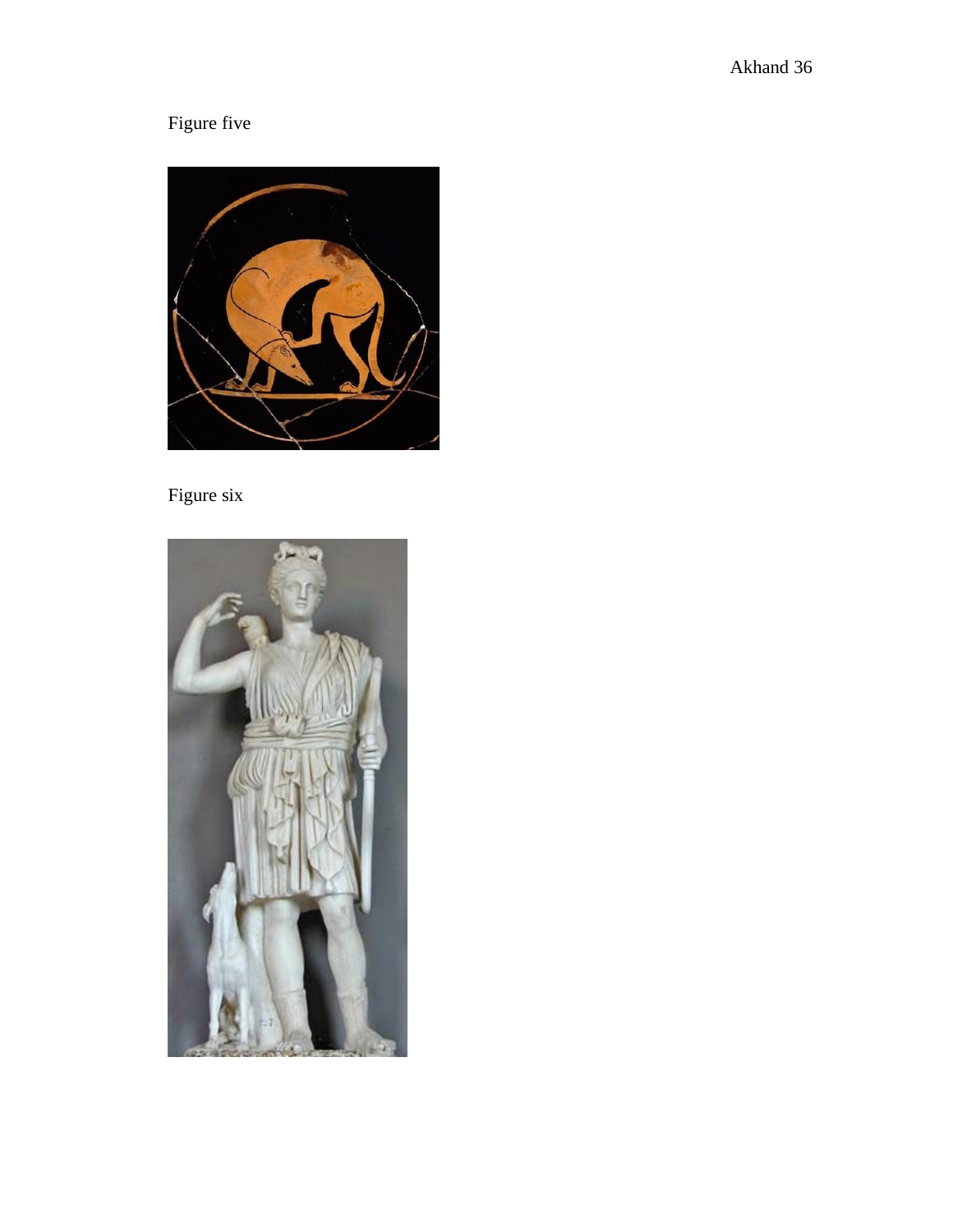### Figure seven



### Figure eight

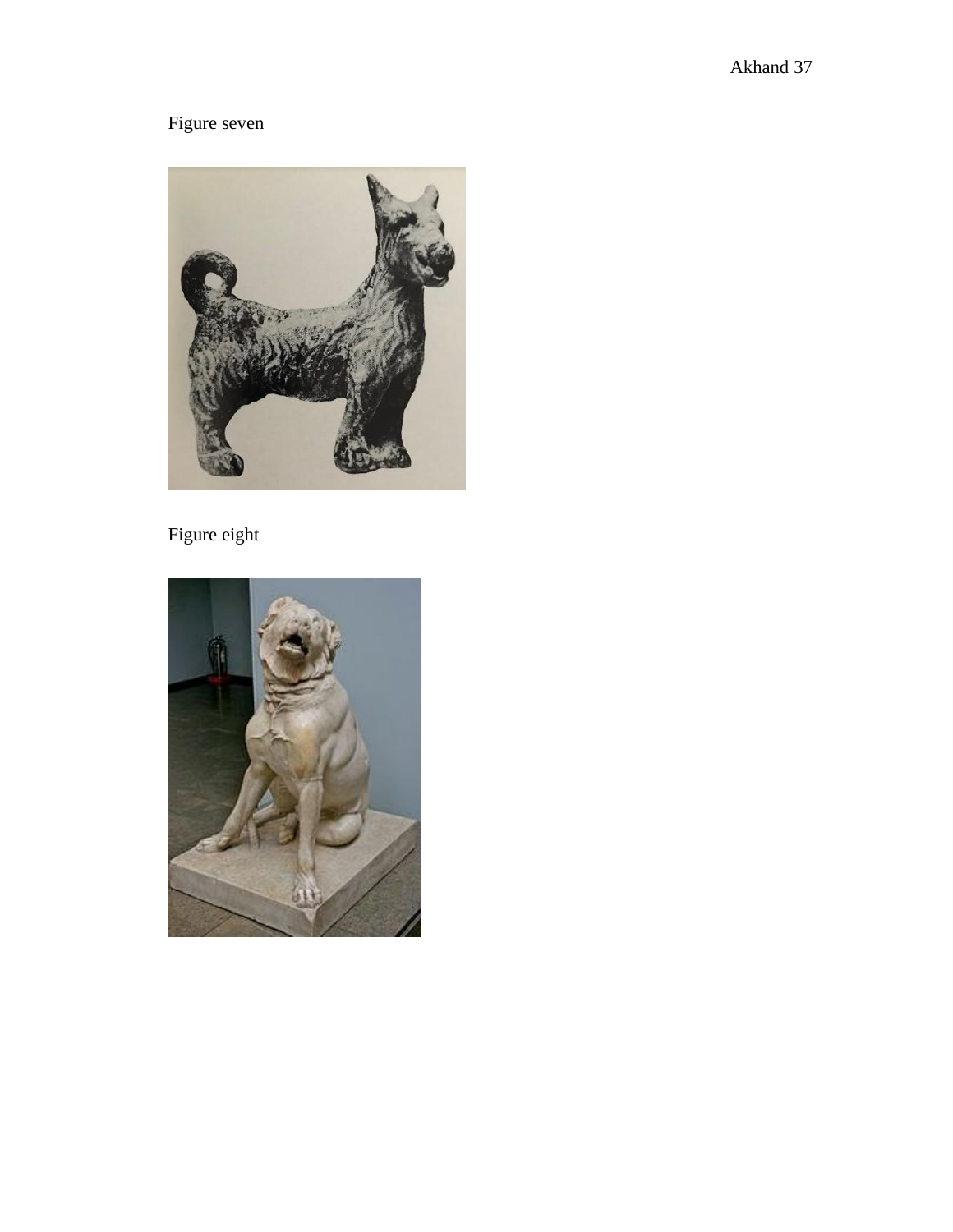# Figure nine



### Figure ten

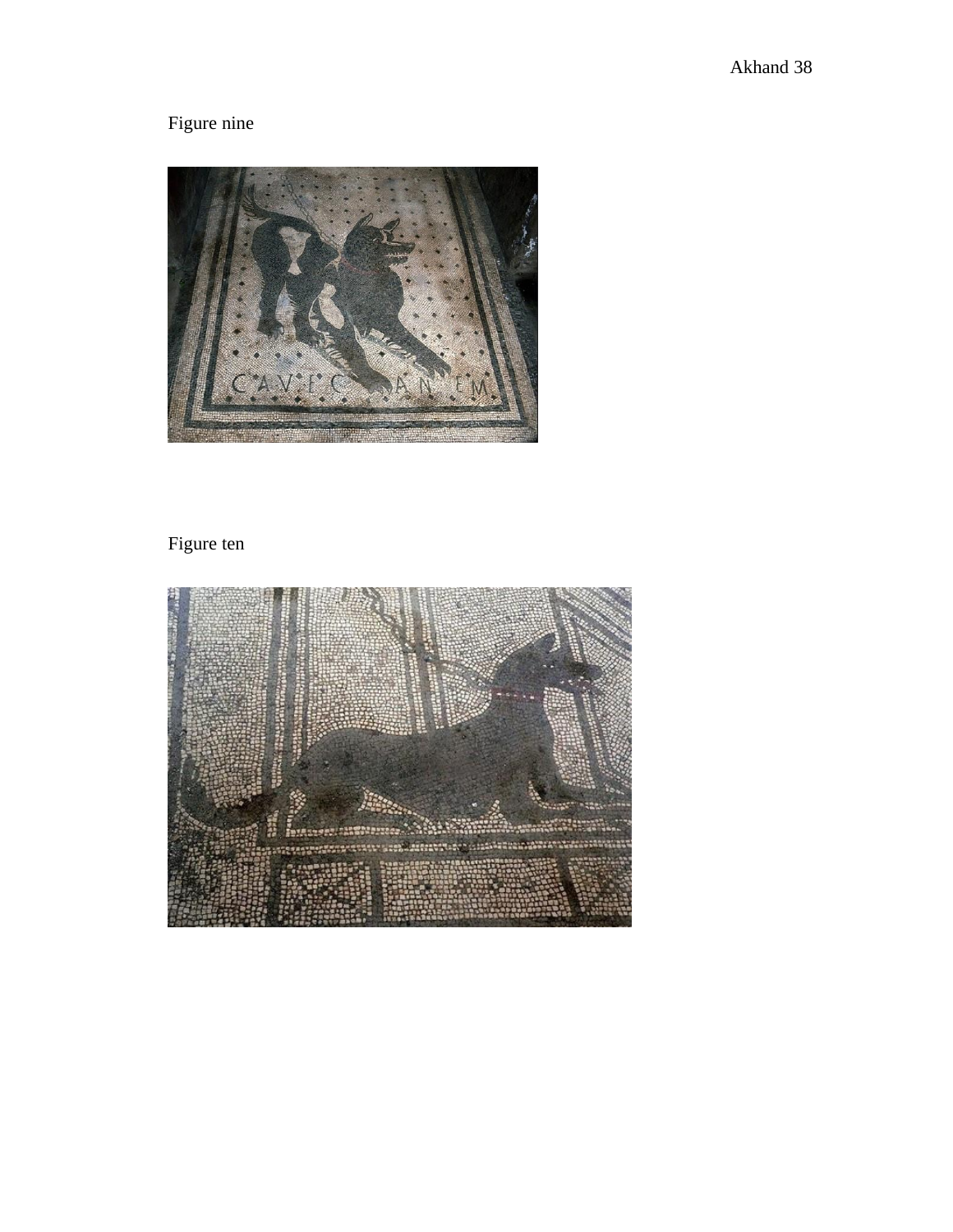# Figure eleven



### Figure twelve

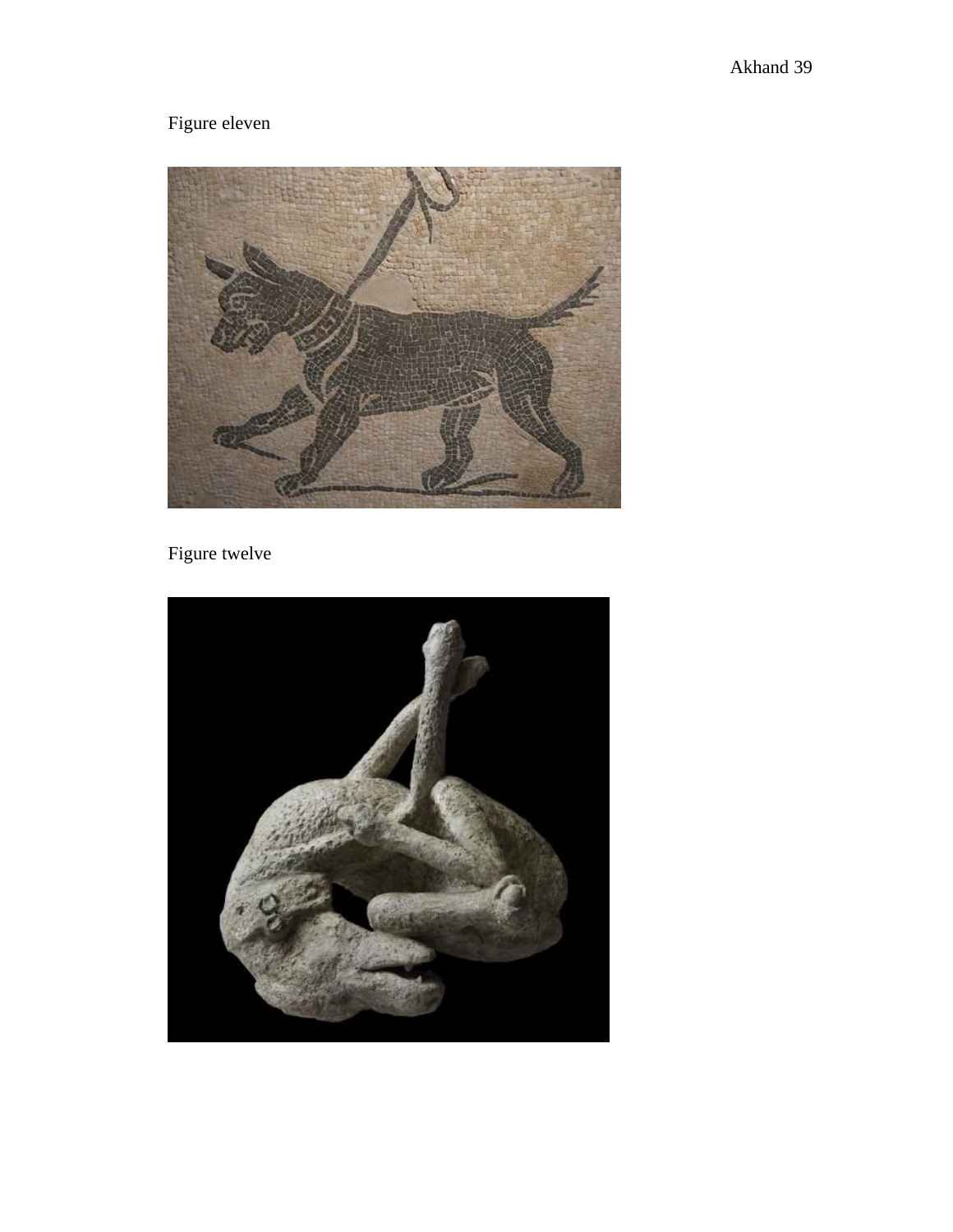Figure thirteen



### Figure fourteen

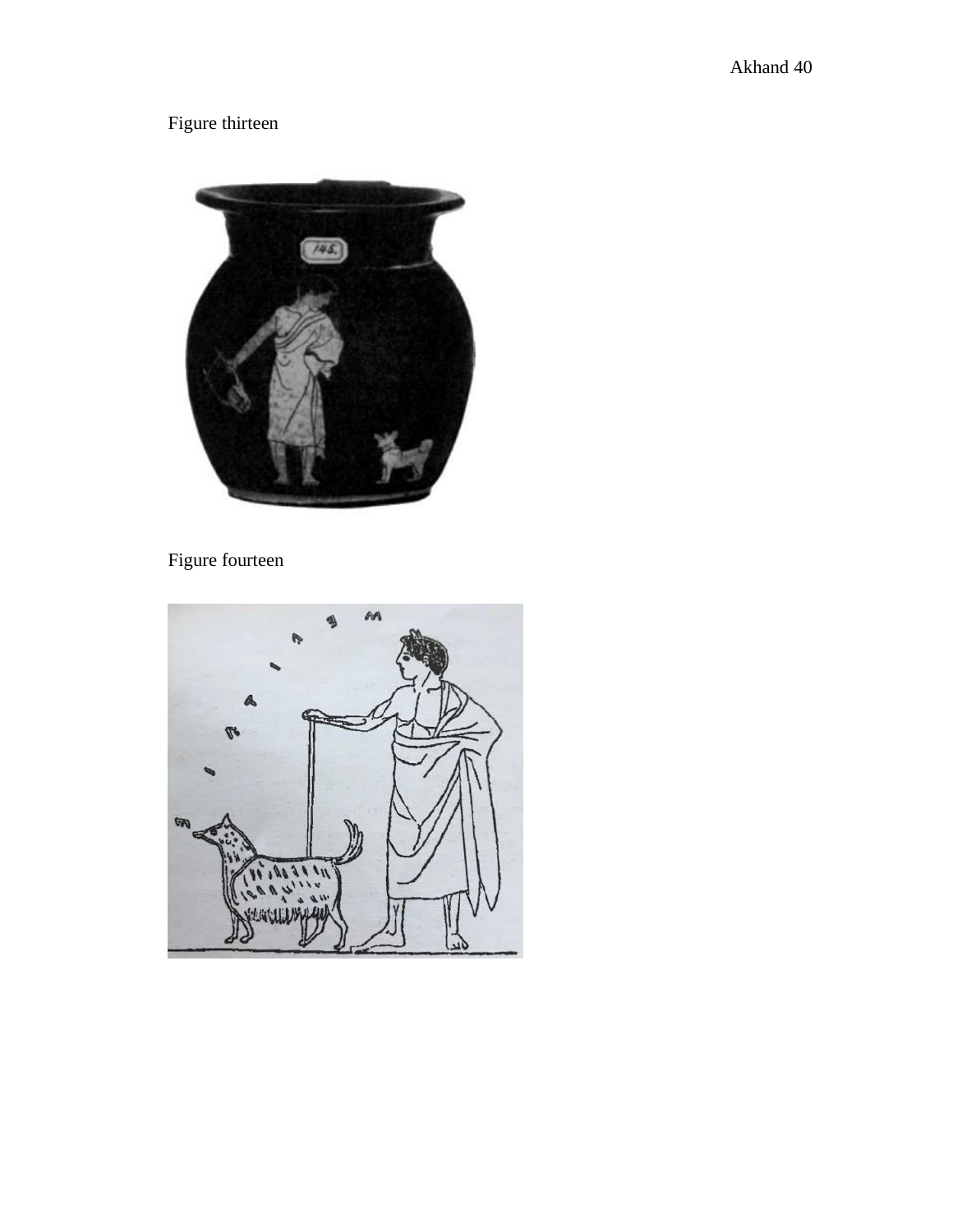# Figure fifteen



### Figure sixteen